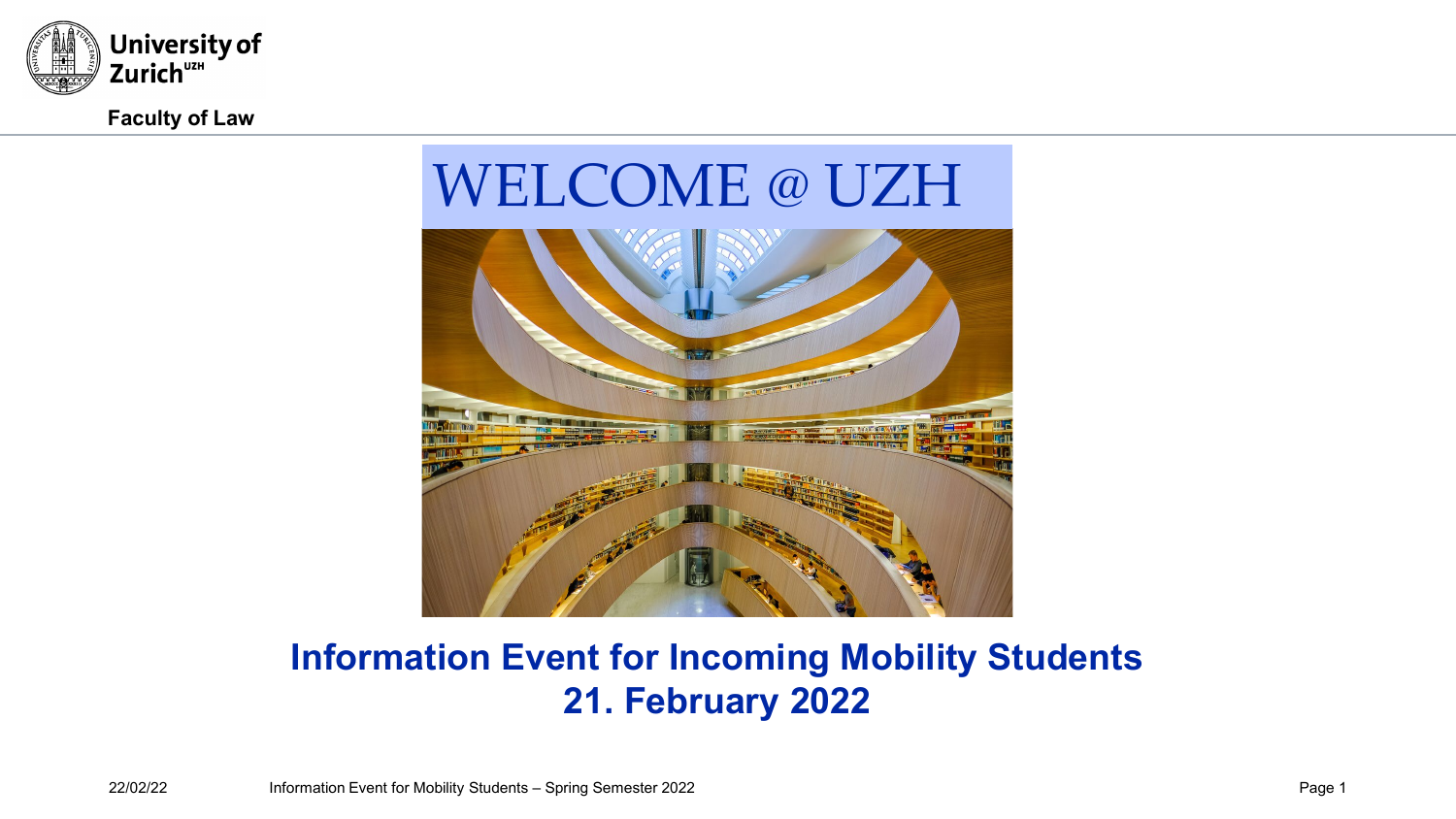

# **Information and Rules for this Information Event**

- The presentation will be recorded and will be published as a **podcast** on our website.
- The students' questions will be recorded as well. By participating in the event, you **consent** to your statements being recorded and made available to other participants as a podcast.
- **Please wear a mask** during this event.
- **Q&A** after the presentation.
- If you have **individual questions** after the info session, kindly make use of the **office hours** or contact us via **contact form**.

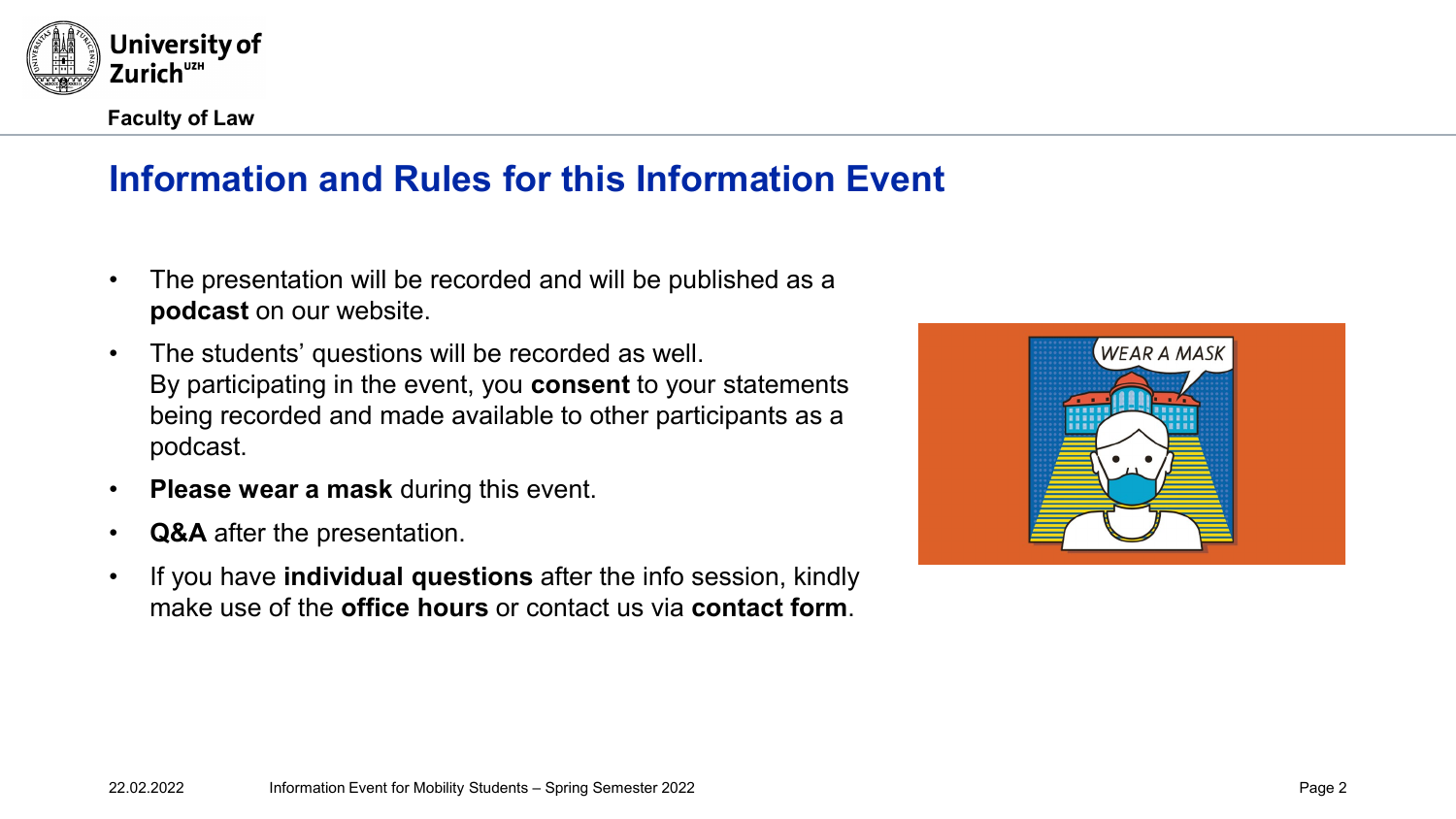

# **Agenda**

- 1. General Information
- 2. Contacts
- 3. Courses
- 4. Exams
- 5. Timeline Spring Semester 2022
- 6. The Law Library
- 7. Selected Services UZH/ETHZH
- 8. Questions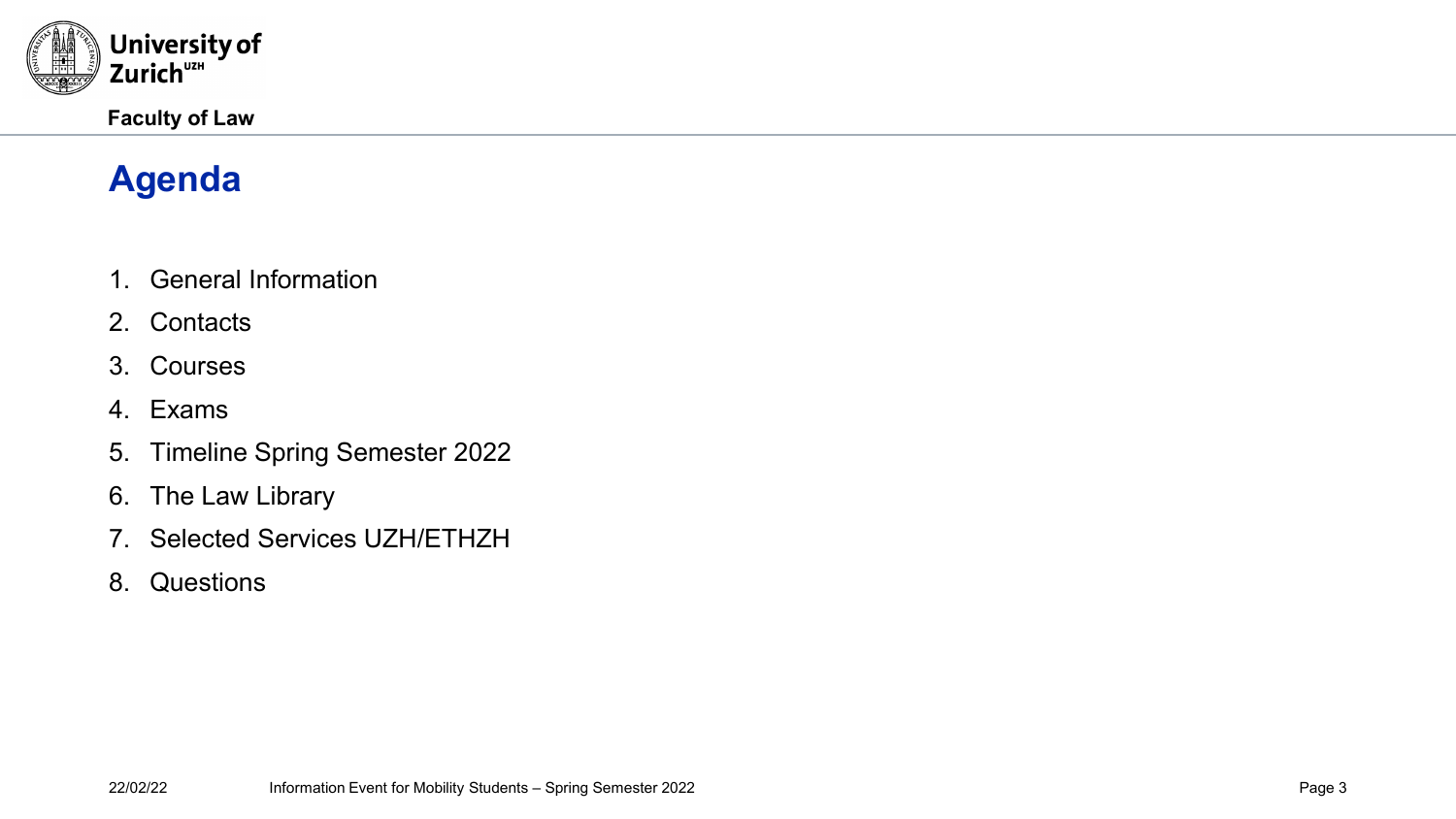

**Faculty of Law**

# **1. General Information – Student Center RWF UZH**

• **MLaw Letizia Lavizzari**

Coordinator Exchange Programs and Info Events



- Contact Form: [https://www.ius.uzh.ch/en/studies/contact-form.html](https://www.ius.uzh.ch/en/studies/contact-form.html%C2%A0)
- Website Faculty of Law:<https://www.ius.uzh.ch/en.html>
- Website Mobility:<https://www.ius.uzh.ch/en/studies/mobility/international/uzh.html>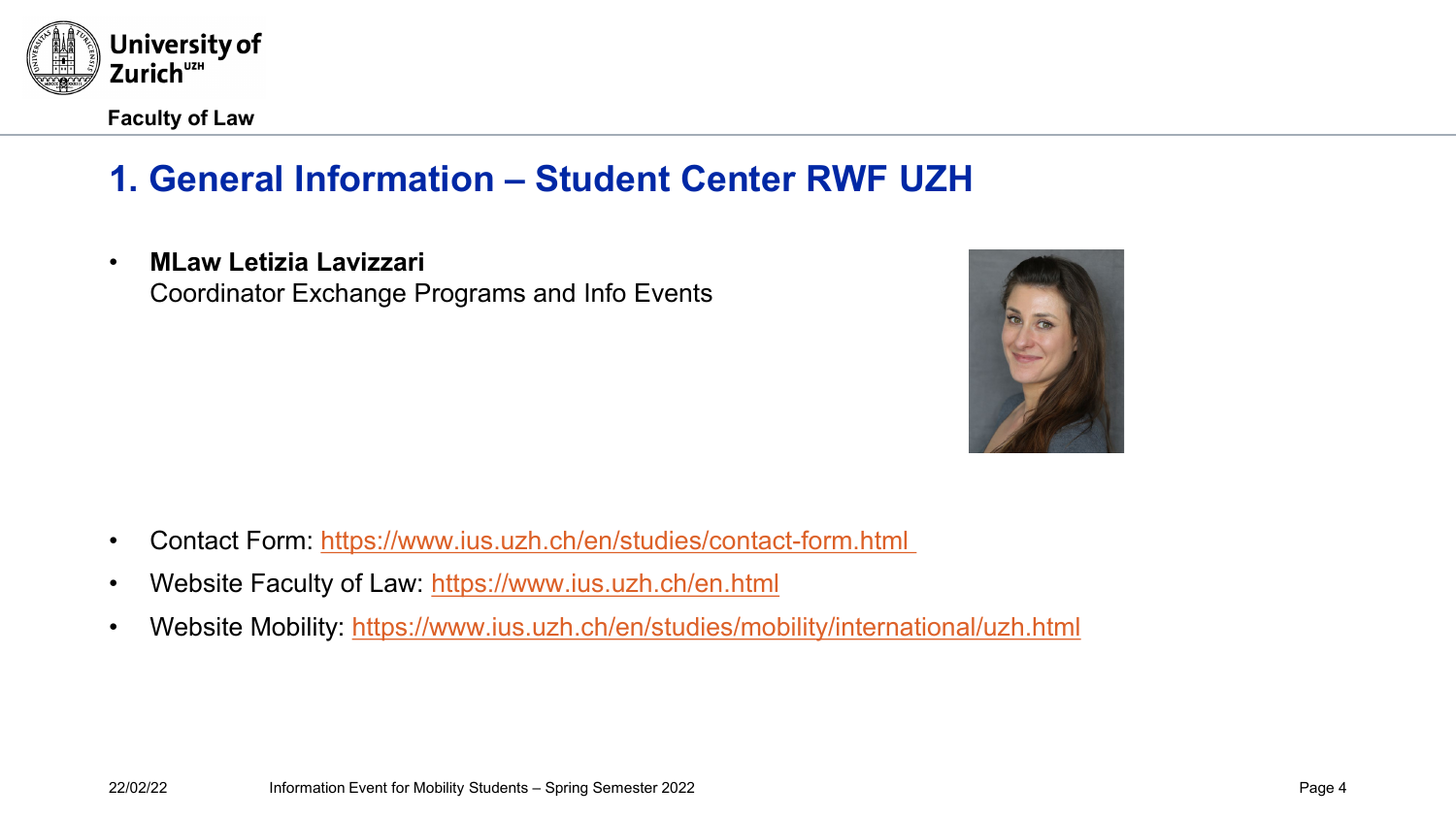

# **1. General Information - Registration at UZH and Communication**

- All exchange students are obliged to enter and update their email address and mobile phone number in the **UZH student portal**
- Link to the student portal:<https://sts.uzh.ch/adfs/ls/>
- Communication from the Faculty of Law and the University of Zurich via UZH email address only.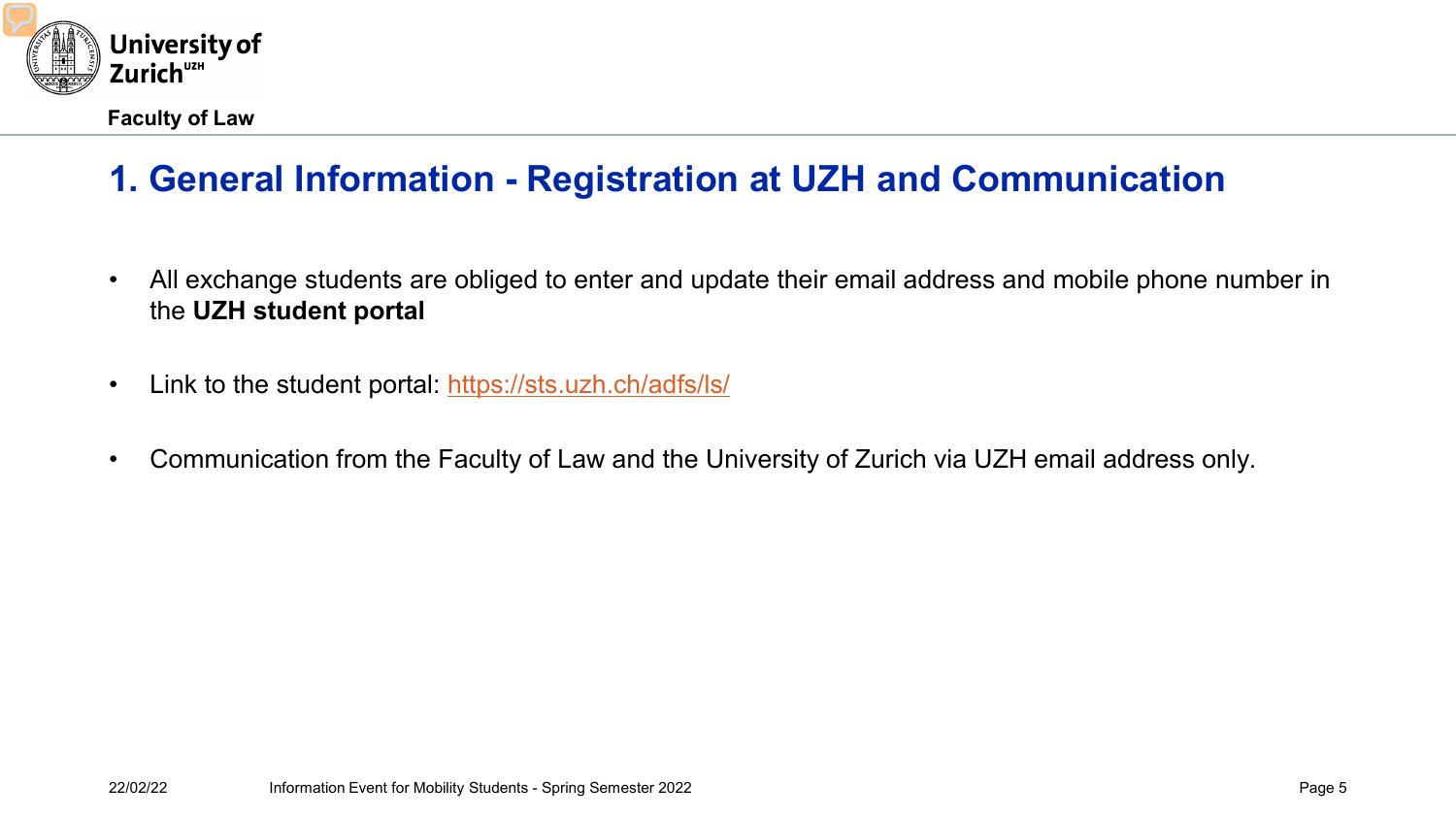

# **2. Contacts - Organisational/Administrative Matters**

For questions regarding enrollement at UZH, student cards, visa, housing, mobility online etc.:

- CH-Unimobil: **Administration Office UZH**: Ms. Astrid Nanser Contact form: <https://www.students.uzh.ch/de/administration/email.html>
- International Exchange Programs (SEMP, Faculty Agreements) **Global Student Experience (GSE)**: Ms. Ilaria Russo [incoming@int.uzh.ch](mailto:incoming@int.uzh.ch)
- Visiting (quest) students: **Global Student Experience (GSE)**: Ms. Ilaria Russo [incoming@int.uzh.ch](mailto:incoming@int.uzh.ch)
- **Problems with login: IT Services**

<https://www.zi.uzh.ch/en/support.html>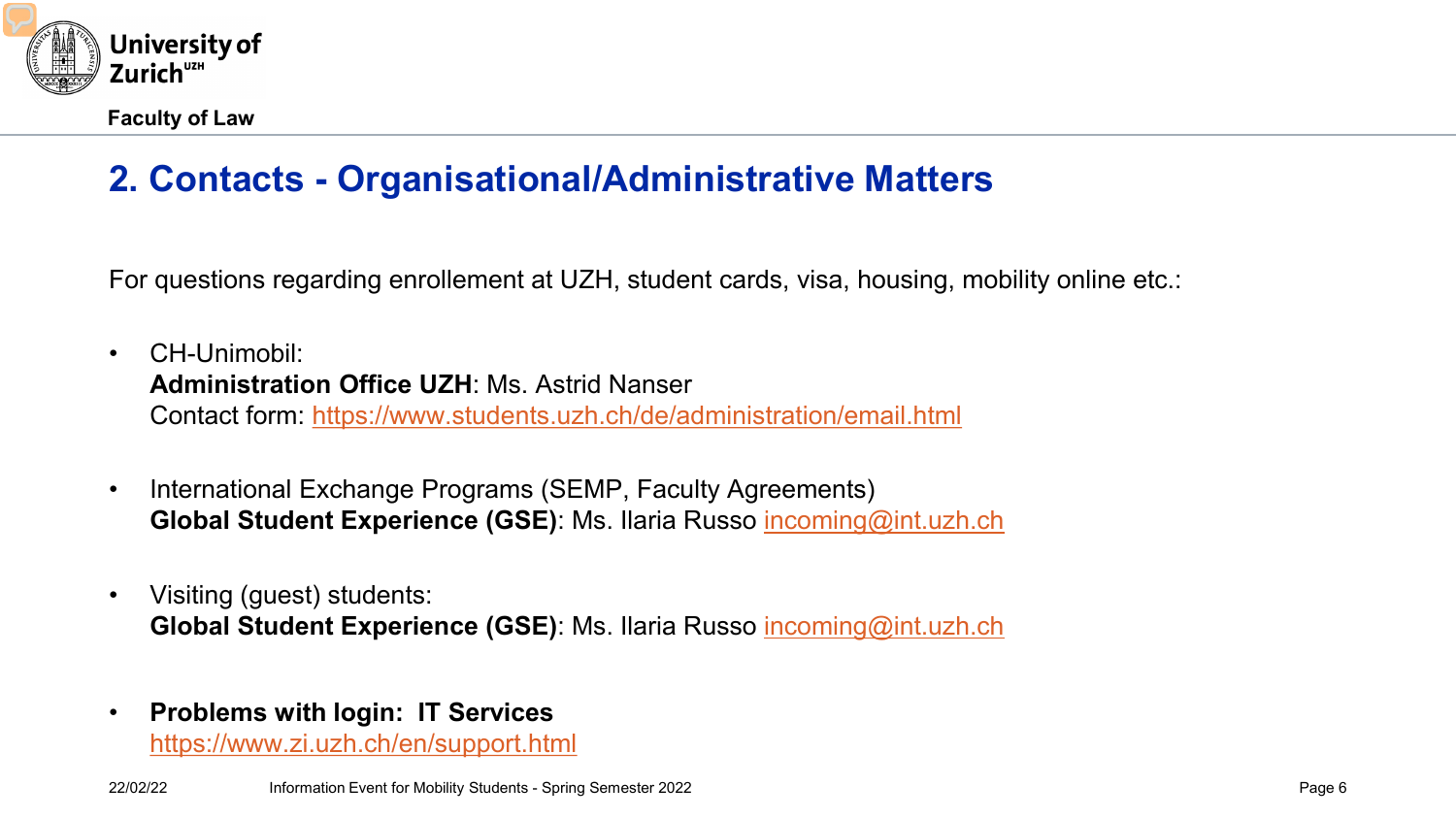

### **2. Contacts - Subject Related Matters**

For questions related to courses, examinations, learning agreements etc.:

#### **MLaw Letizia Lavizzari**

University of Zurich Faculty of Law Dean's Office Student Center Rämistrasse 74/2 8001 Zurich

Room: RAI-G-007

Contact form: <https://www.ius.uzh.ch/en/studies/contact-form.html>

Consultation hours: **Wednesday 09:00h – 12:00h** (online – prior booking required!)

Booking of consultation hours: <https://www.ius.uzh.ch/en/studies/general.html>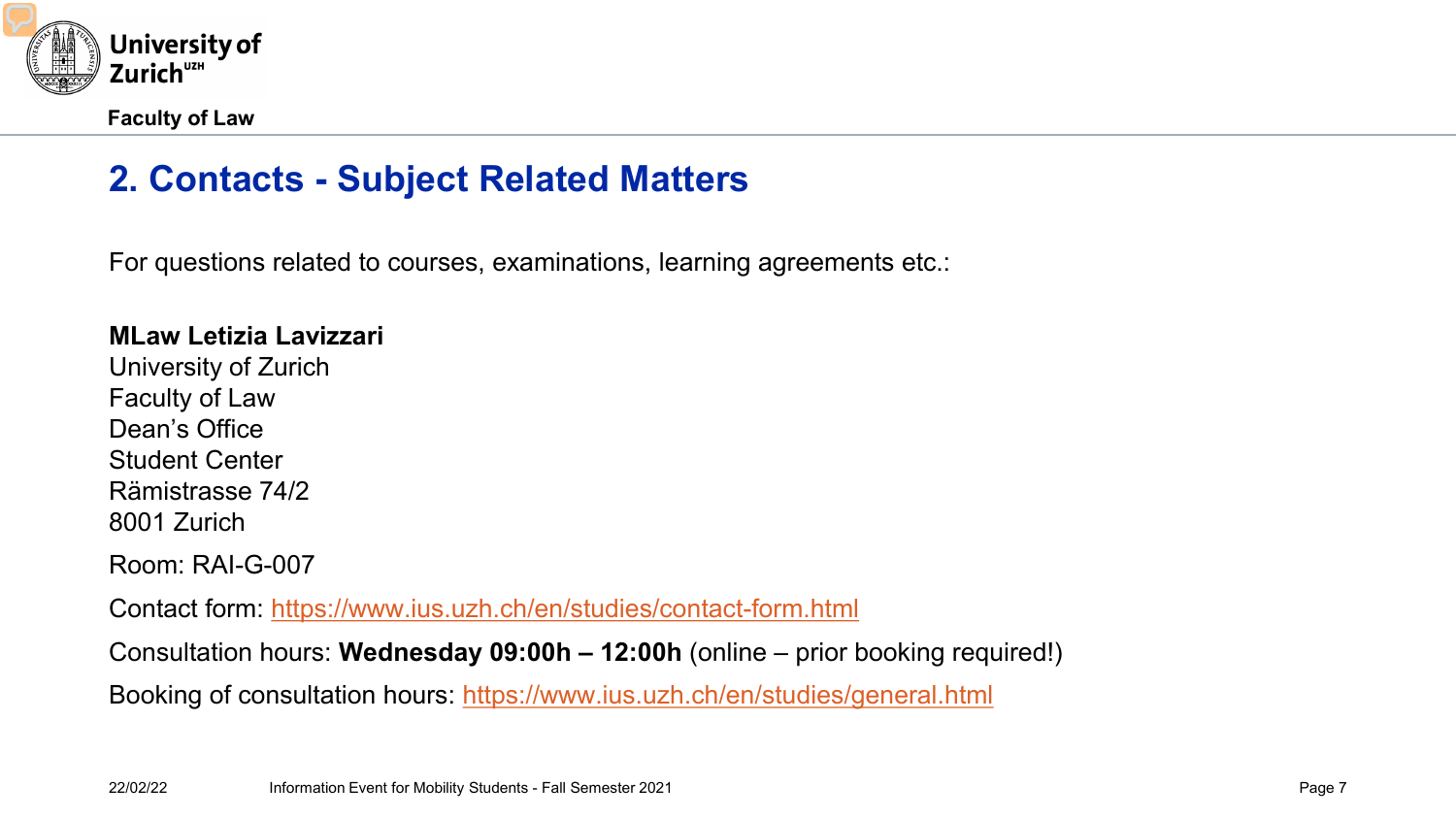

### **2. Contacts – Course content**

For questions regarding the content of lectures and exams as well lecture-specific information:

- Professors/ Chairs
- Various materials related to the lectures (lecture notes, slides, podcasts etc.) are published on the websites of the professorial chairs <https://www.ius.uzh.ch/de/staff/professorships/alphabetical.html>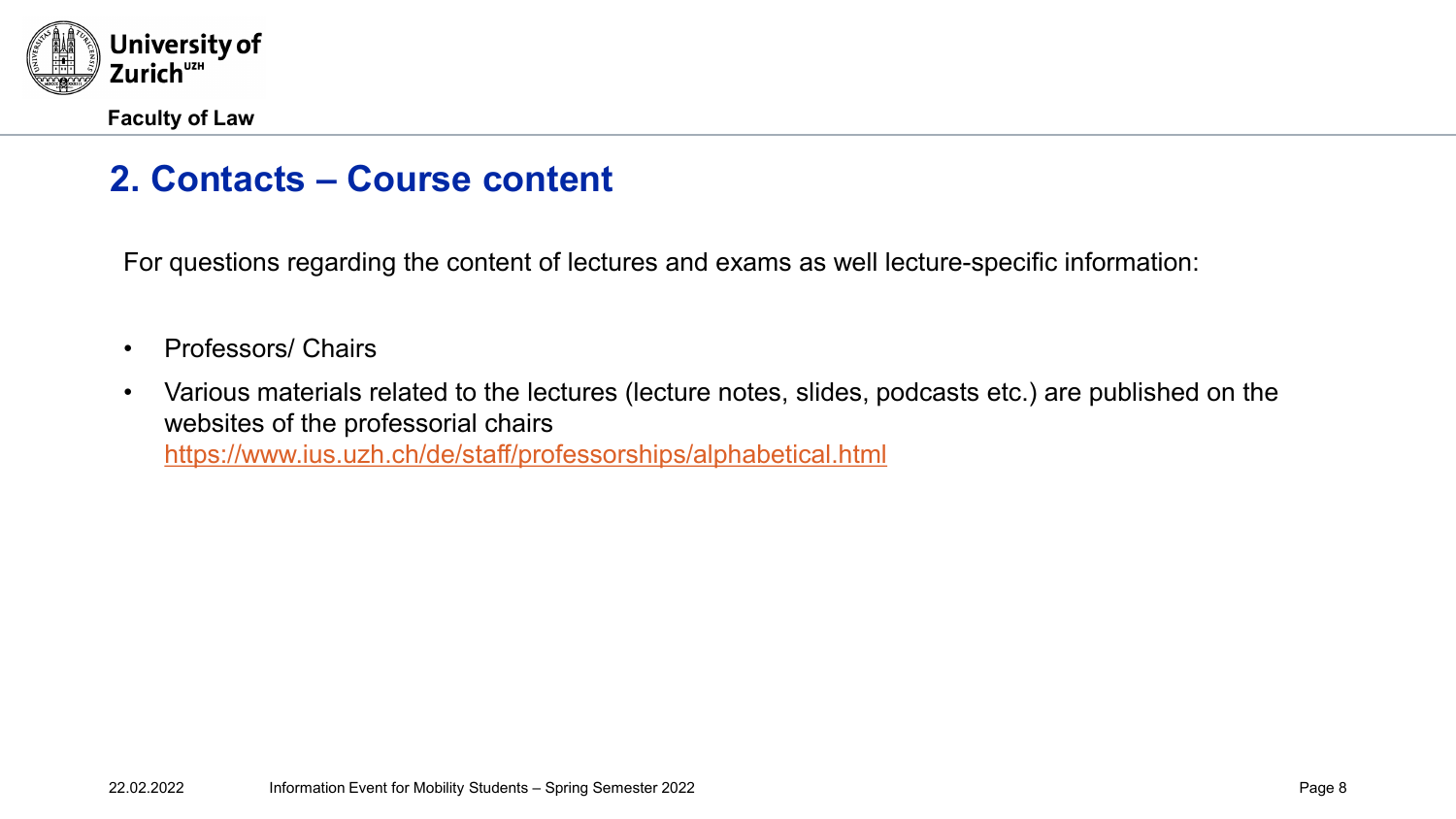

# **3. Courses - Teaching in Spring Semester 2022**

- On-site teaching
- Masks are mandatory in all publicly accessible indoor rooms at UZH
- Whenever possible, large lectures and courses with little interaction will also be provided in a digital format (e.g. as **podcasts or live streams**).
- More information on **Corona Safety Measures**: <https://www.uzh.ch/cmsssl/en/about/coronavirus.html> <https://www.bag.admin.ch/bag/en/home.html>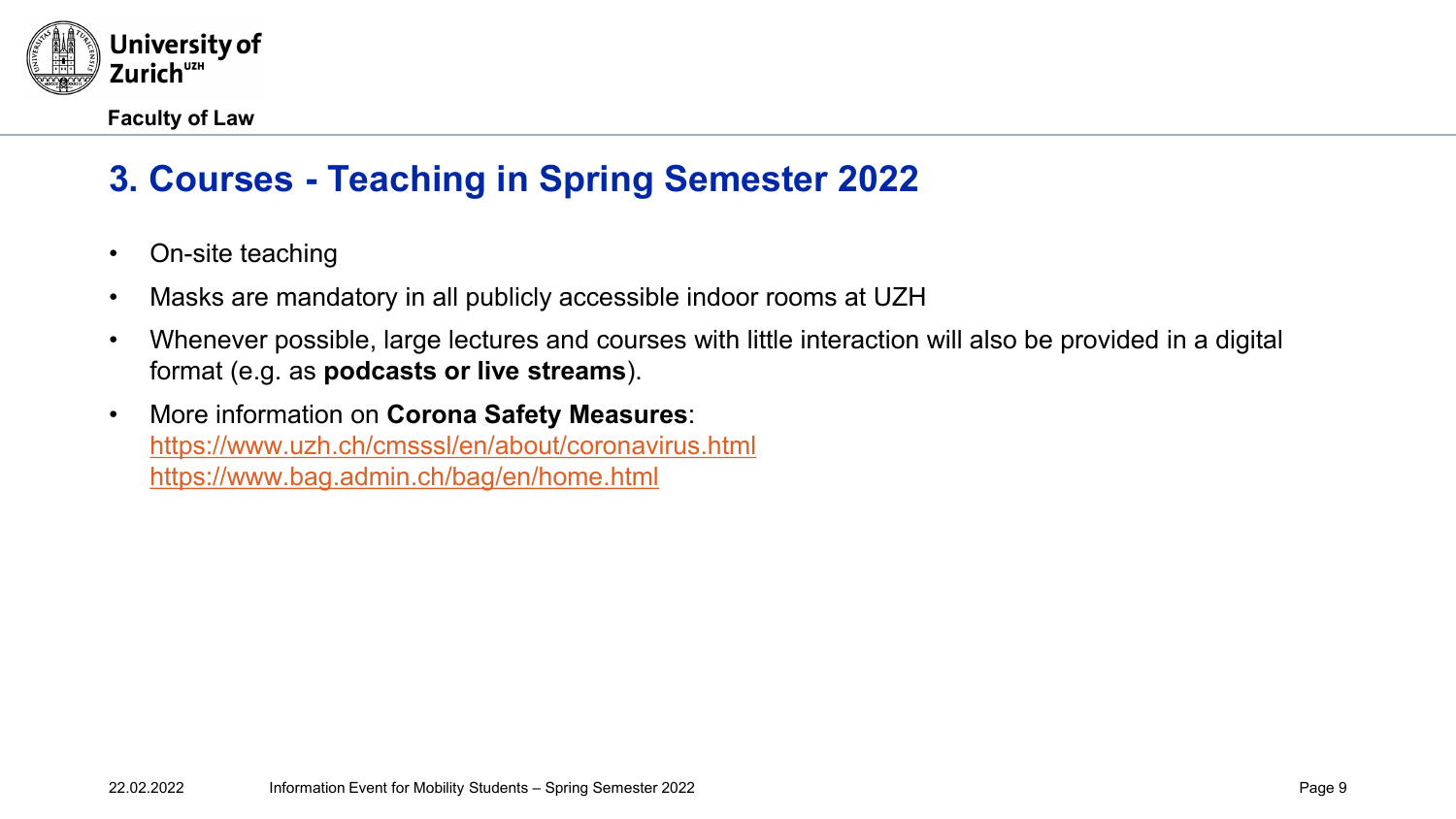

### **3. Courses - Study Programs**

- **PhD program** (German or English)
- **Master of Law study programs** (either mainly in German or completely in English) **Master**
- **Double Degree study program** two semesters at UZH, two semester at the partner institution (either mainly in German or completely in English)
- **Bachelor of Law study program** (in German)

**PhD Assessment** 2 semesters, 60 ECTS Credits\* **Master of Law** 3 semesters, 90 ECTS\* Master of Law UZH Master of Law UZH International and Comparative Law **Double Degree** 4 semesters,120 ECTS 3 semesters, 90 ECTS\* **Johannesburg** London Maastricht Hong Kong **Strasbourg Berkeley** Leuven Dōshisha Amsterdam **Joint Degree** Joint Degree Lausanne **Advanced level** 4 semesters, 120 ECTS Credits\*

\*1 ECTS credit represents 30 working hours

**PhD**

**Bachelor**

**Bachelor**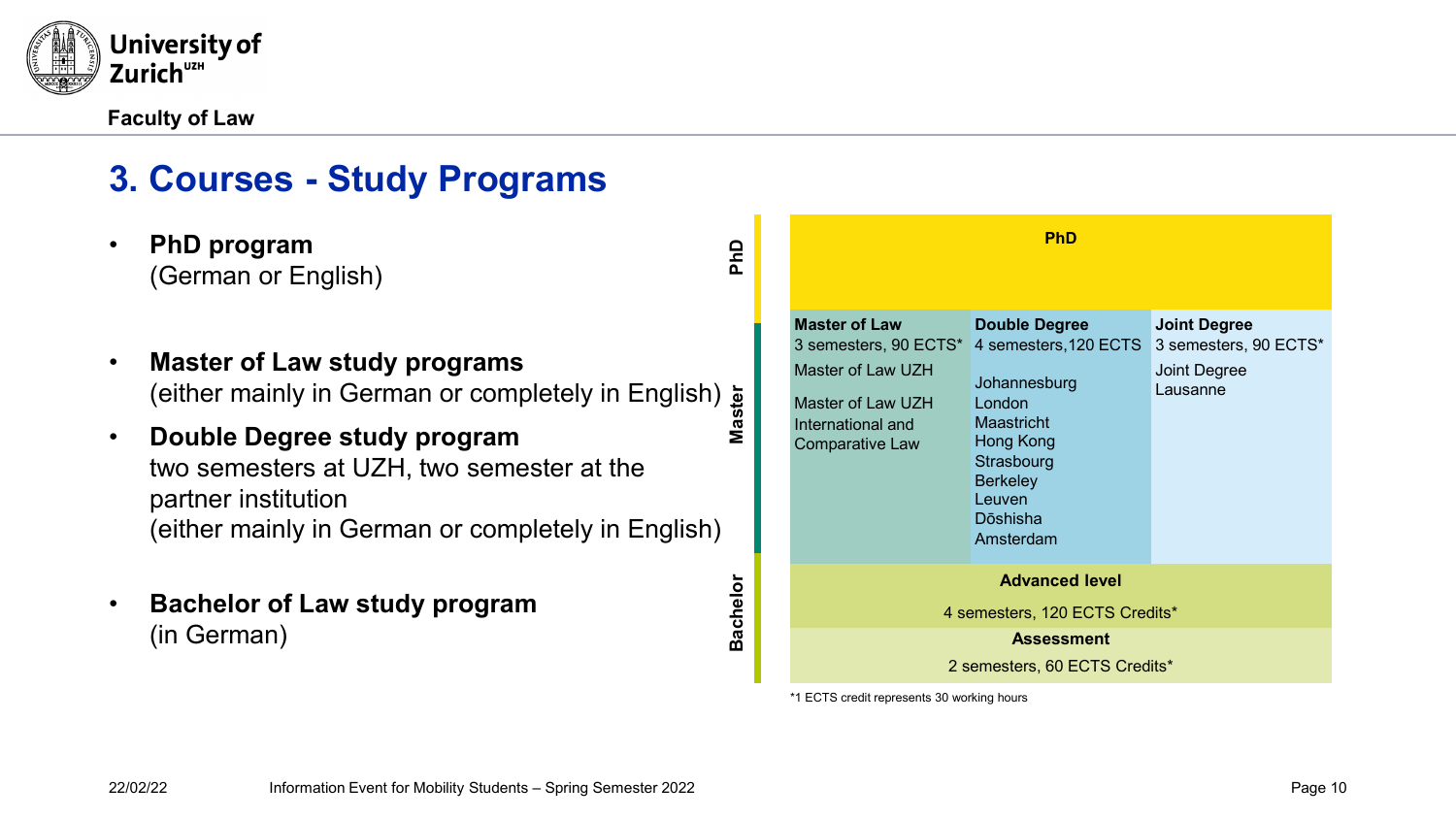

# **3. Courses – Where and when do they take place?**

- 1. Online Course Catalogue: [https://courses.uzh.ch](https://courses.uzh.ch/)
- 2. Change language and semester in the upper right corner
- 3. Enter the title of the module (search option), e.g. European Private Law
- 4. Click on the module title
- 5. Click on «Times/Rooms/Instructors», you can see where and when the course takes place.
- 6. Click on the room (e.g. «RAI-H-041») and then on the link (e.g. «RAI») You will be directed to the website: [https://www.plaene.uzh.ch](https://www.plaene.uzh.ch/)

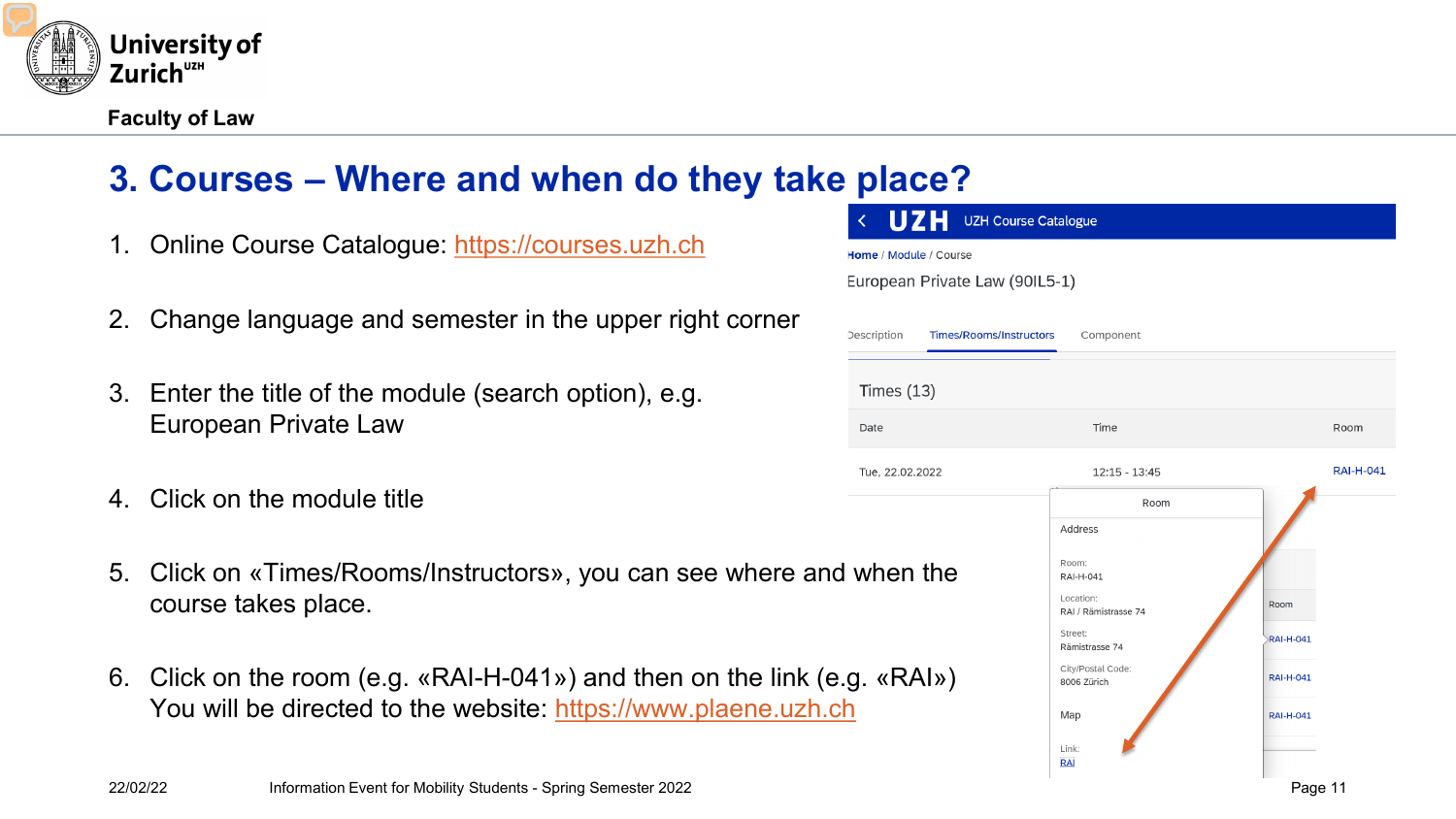

# **3. Courses - Study Plan: Which modules can you choose?**

- Regardless of your enrolment (BLaw or MLaw program):
	- − All Bachelor modules offered at RWF UZH (not recommended for Master's students)
	- − All Master modules offered at RWF UZH
- One exception: **only 1 seminar per semester!**
- You may devise your study plan any way you see fit. No regulations defined by the RWF UZH:
	- No minimum number of ECTS credits
	- No module requirements
- We **recommend 12 ECTS credits per semester** as a minimum
- You are responsible for arranging your own lecture and examination schedule without any clashes.
- **Modules offered by other faculties**: Please contact the respective departmental coordinators directly. The Student Center cannot book modules from other faculties for you.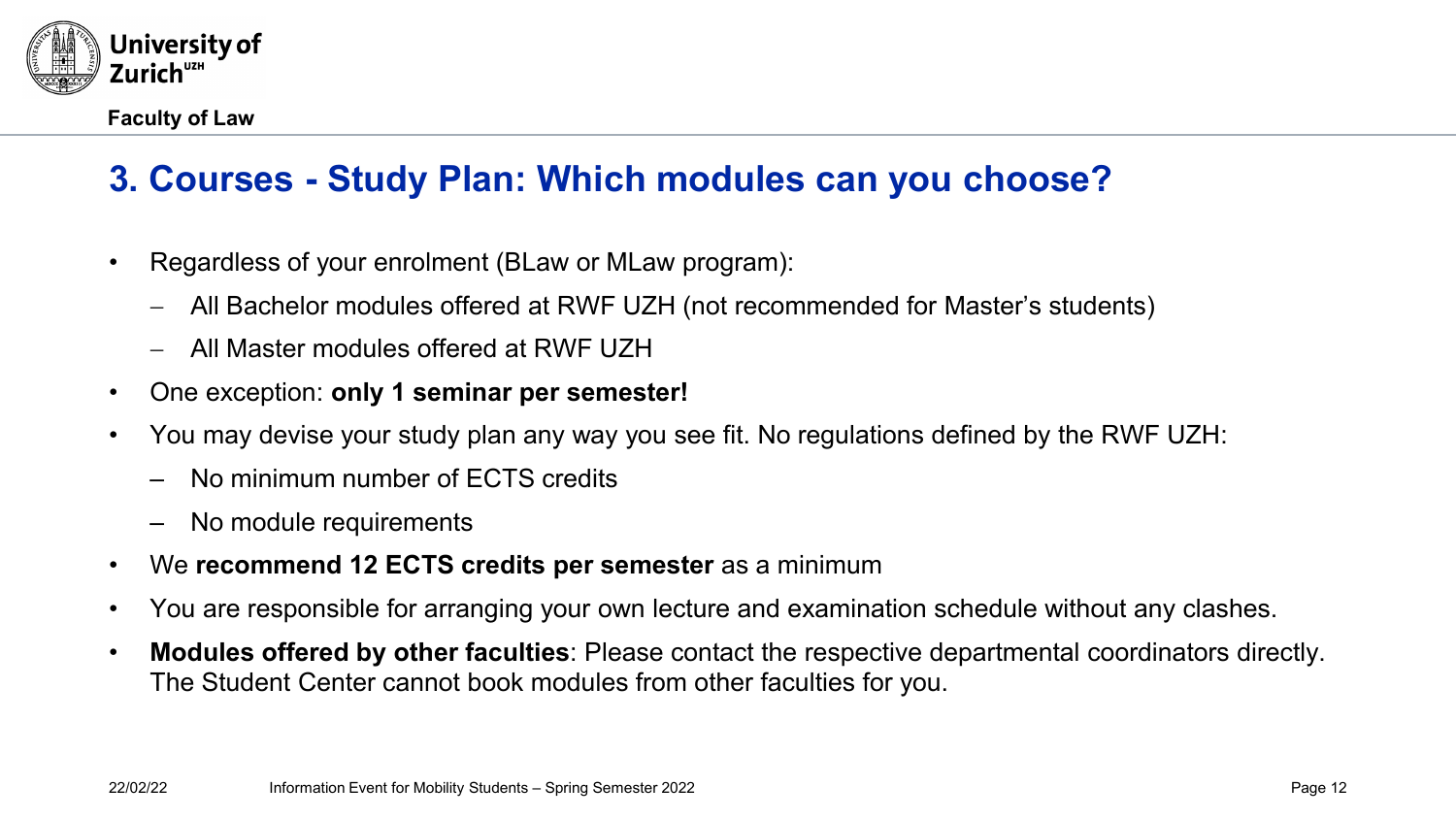

### **4. Exams – Spring Semester 2022**

- BLaw: <https://www.ius.uzh.ch/de/studies/general/exams/bachelor/FS22.html>
- MLaw:<https://www.ius.uzh.ch/de/studies/general/exams/master/FS22.html>
- The examination method (oral or written exams) for regular exams will be definitely announced by the **end of April 2022**
- Published examination dates are **subject to last-minute changes**. Please check the above websites regularly!
- Certain Master modules offer **alternative assessment methods** (e.g. written paper, presentations during the lecture period etc.): https://www.ius.uzh.ch/en/studies/general/exams/master/Spring-Semester-22.html#Alternative assessment methods (e.g. presentations, written papers, solution of cases)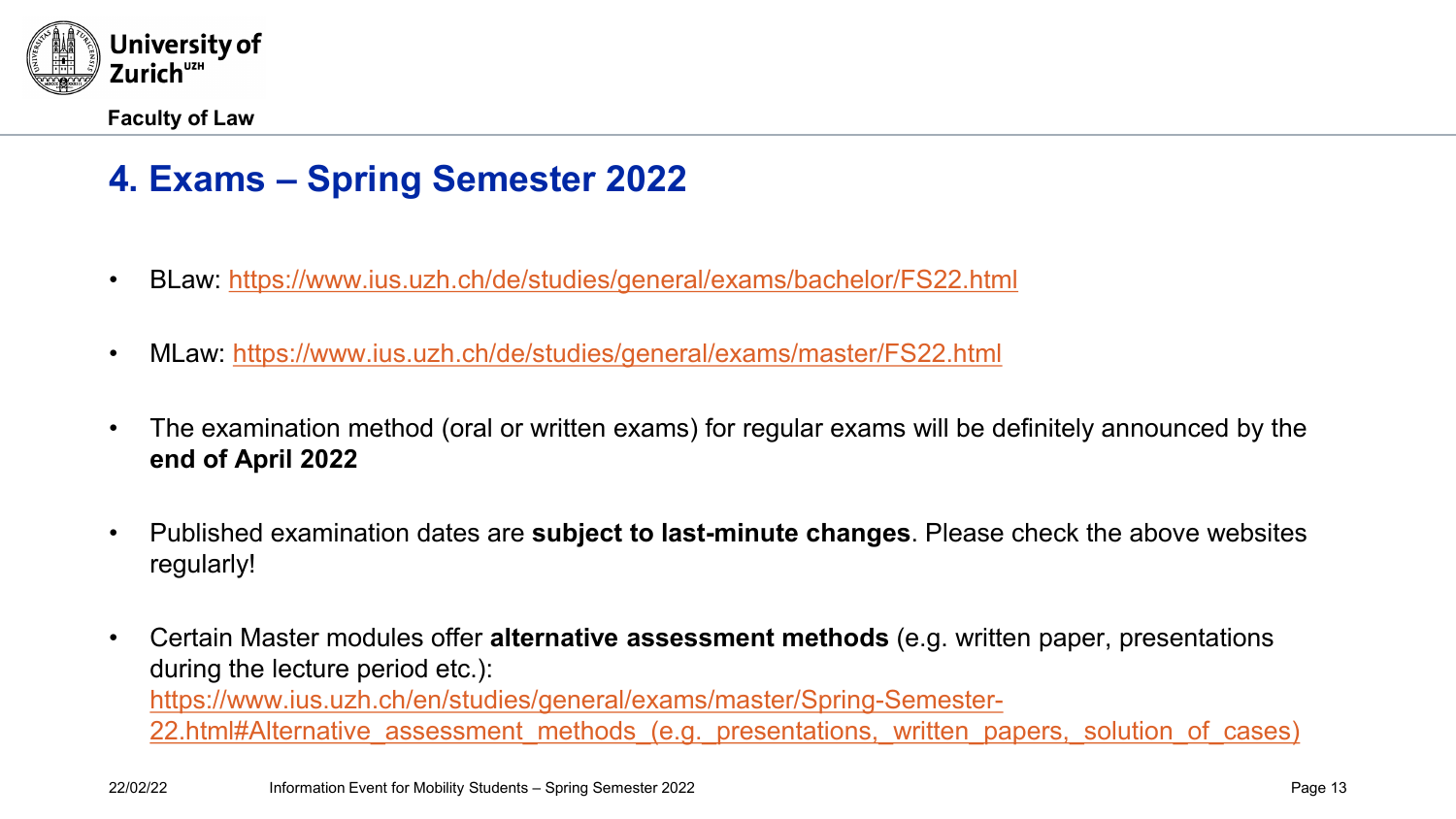

### **4. Exams - Assessments**

- Two types of exams:
	- **1. Regular exams**
	- **2. Mobility exams**
- Mobility exams are for exchange students of the RWF UZH only. Lecturers are not obliged to offer mobility exams and can limit the offer to non-native speakers or only if participation in the regular exam is not possible due to a good reason. Other restrictions are possible.
- No mobility exam  $\rightarrow$  sit the regular exam
- You may retake a mobility exam once. The examiner is however not obligated to offer a re-examination
- Mobility exams cannot be accredited to a degree at the UZH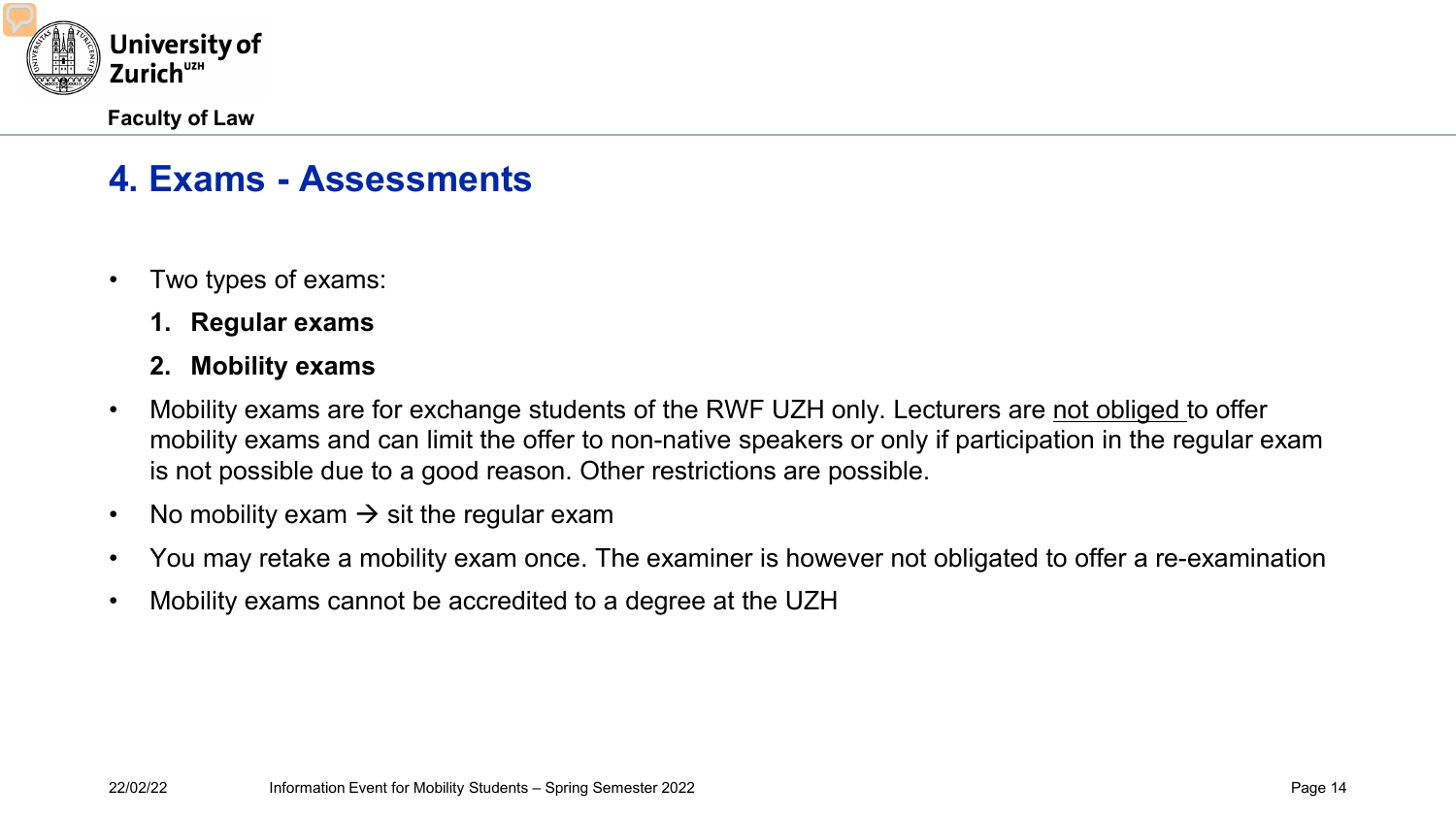

# **4. Exams – Module Booking/ Registration**

**Module booking = examination registration**

- You have to book a module in the same semester in which you want to take the examination
- Do not register by using the official online booking tool of the University of Zurich.
- If a mobility examination is offered for a module: You can either register for the mobility examination or the regular examination in the same module  $-$  not both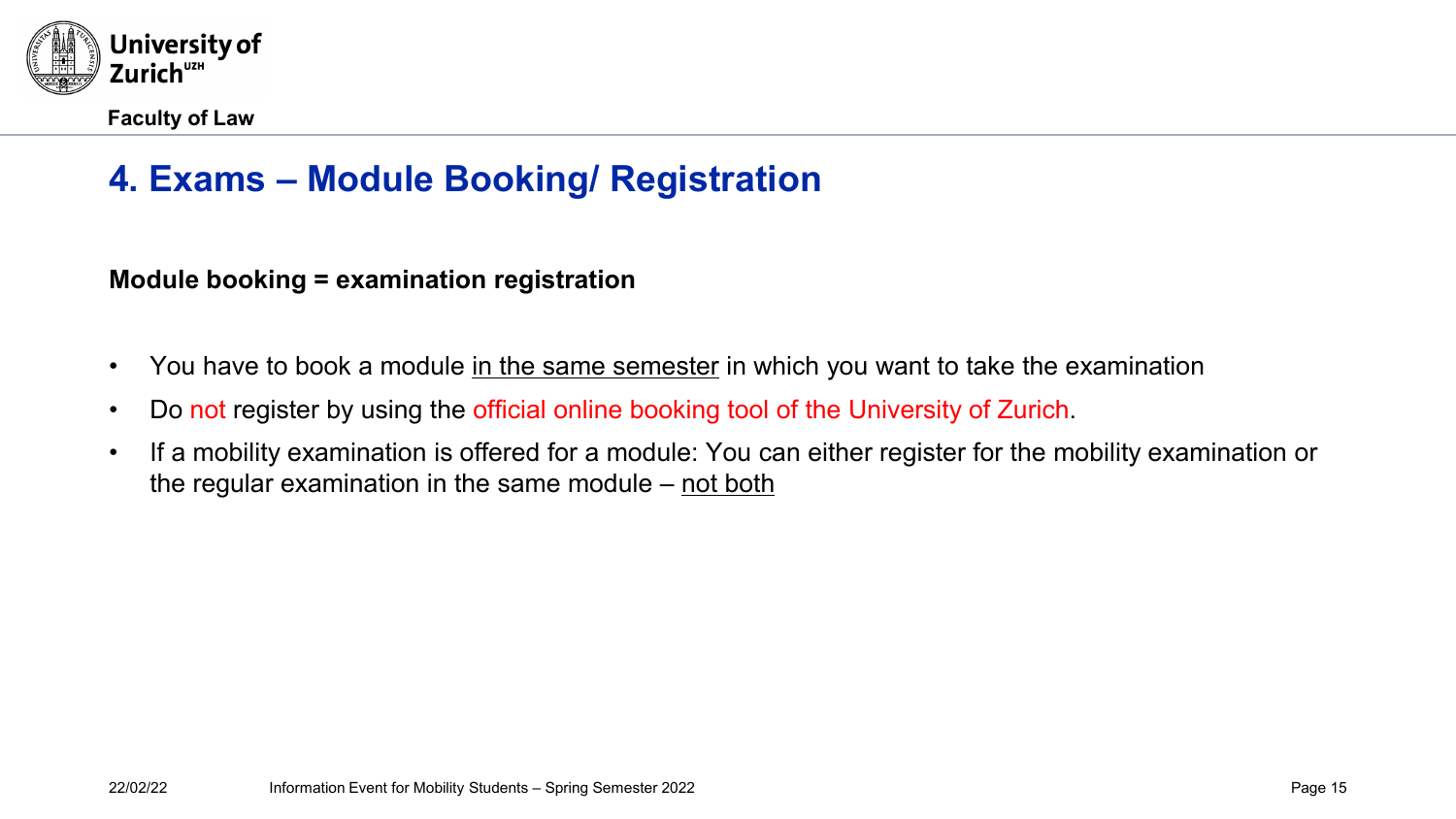

# **4. Exams – Internal Module Booking Tool for Exchange Students**

- To register for exams, you must use the **internal online module booking tool** of the Student Center, available via this link:<http://www.elt.uzh.ch/mobmodule>
- The **online video tutorial** will show you how to book modules: <https://www.ius.uzh.ch/en/studies/mobility/international/uzh/bookingexams.html>
- Register for exams until

#### **Wednesday, 9 March 2022, 18:00h !**

- Only book modules in which you want to take an exam
- You can participate in lectures without taking exams then you do not have to register. You will not receive credit points or confirmation of attendance.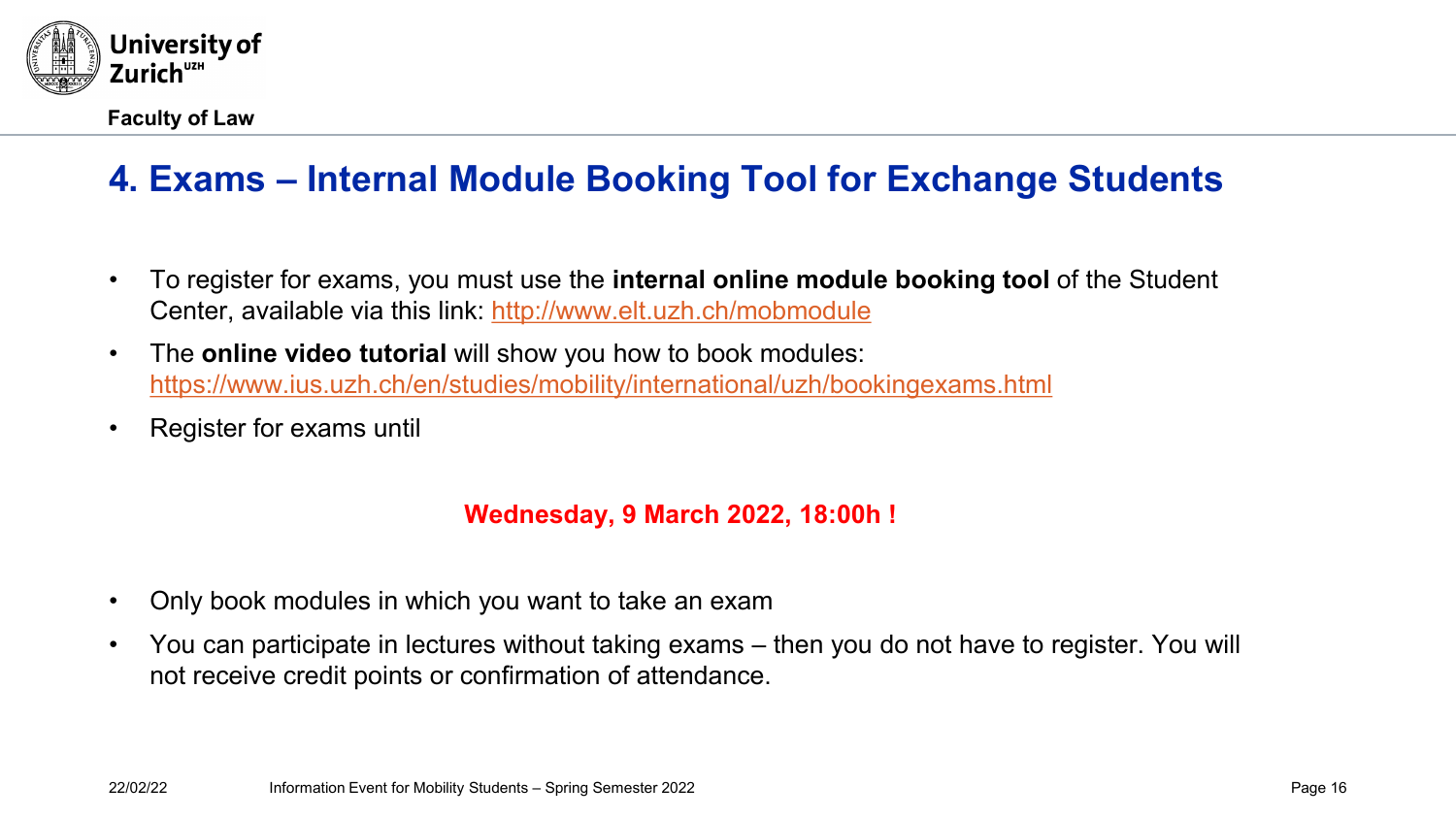

### **4. Exams – Mobility Exams**

- The final list of mobility exams on offer in spring semester 2022 is available on our webiste: <https://www.ius.uzh.ch/en/studies/mobility/international/uzh/bookingexams.html>
- No further mobility exams can be scheduled
- Provisional dates: **23.05. – 04.06.2022** *(subject to change)*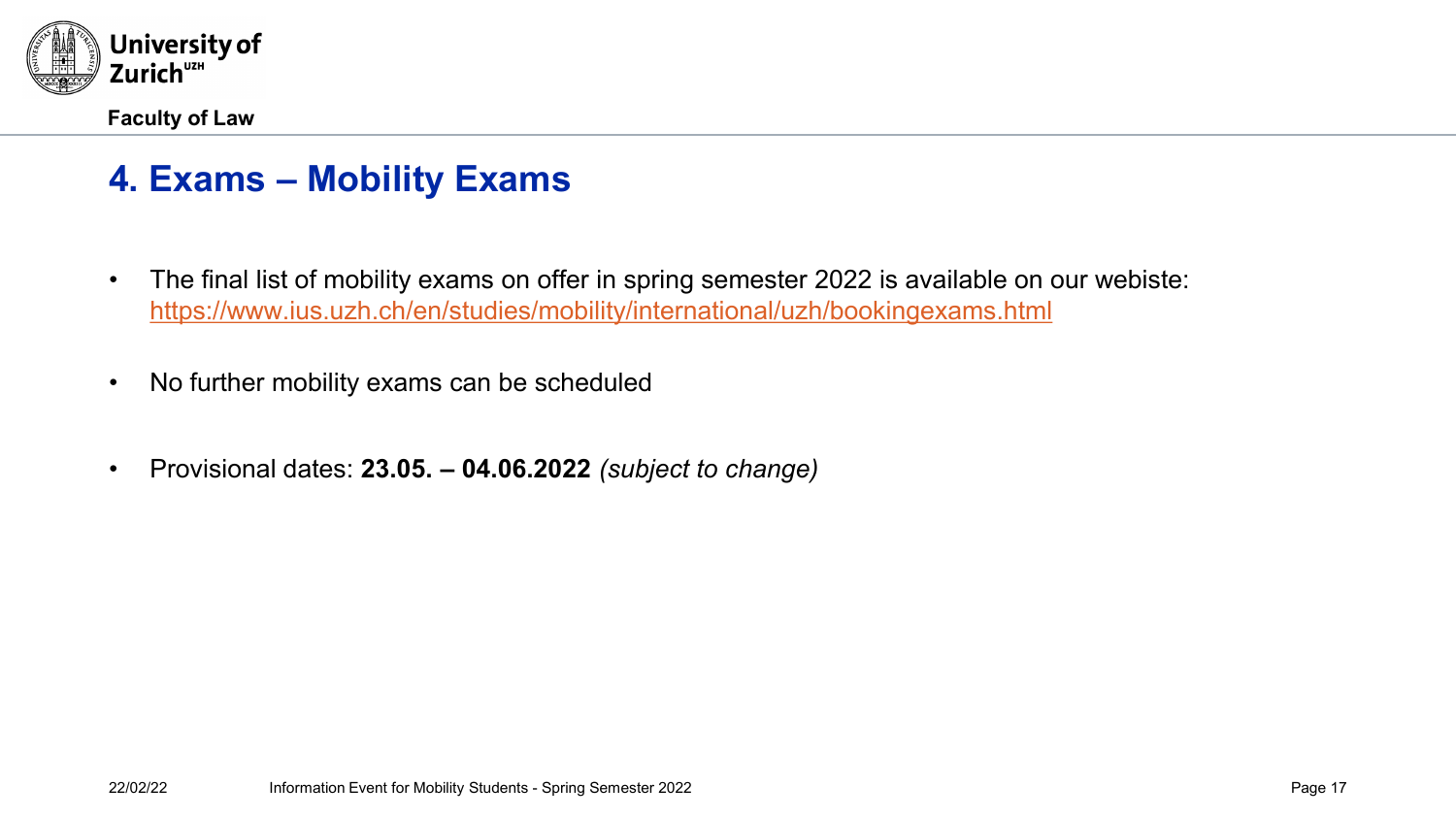

#### **Faculty of Law**

**Mobility Examinations Spring Semester 2022**

| <b>Course Title</b>                                              | <b>ECTS</b>  | <b>Study Level</b> | <b>Restrictions</b>                                                                                | <b>Exam Type</b> | <b>Additional Information</b>                                                           |
|------------------------------------------------------------------|--------------|--------------------|----------------------------------------------------------------------------------------------------|------------------|-----------------------------------------------------------------------------------------|
| <b>Internationales</b><br><b>Privatrecht</b>                     | 6            | <b>Bachelor</b>    | <b>No</b>                                                                                          | written          | By Prof. Dr. Leander Loacker<br>NO RE-EXAMINATION OFFERED                               |
| Kriminaltechnik-<br><b>Spurenkundliche</b><br><b>Sachbeweise</b> | 3            | <b>Bachelor</b>    | <b>No</b>                                                                                          | oral             | By Prof. Thomas Ottiker<br>RE-EXAMINATION OFFERED (in the<br>same semester)             |
| Rechtsphilosophie                                                | $\mathbf{3}$ | <b>Bachelor</b>    | <b>Yes</b><br>Offered only for students who cannot<br>attend the regular exams (proof<br>required) | oral             | By Prof. Dr. iur. Matthias Mahlmann<br>RE-EXAMINATION OFFERED (in the<br>same semester) |
| <b>Arbeitsrecht</b>                                              | 6            | <b>Bachelor</b>    | <b>No</b>                                                                                          | oral             | By Prof. Dr. Roger Zäch<br>NO RE-EXAMINATION OFFERED                                    |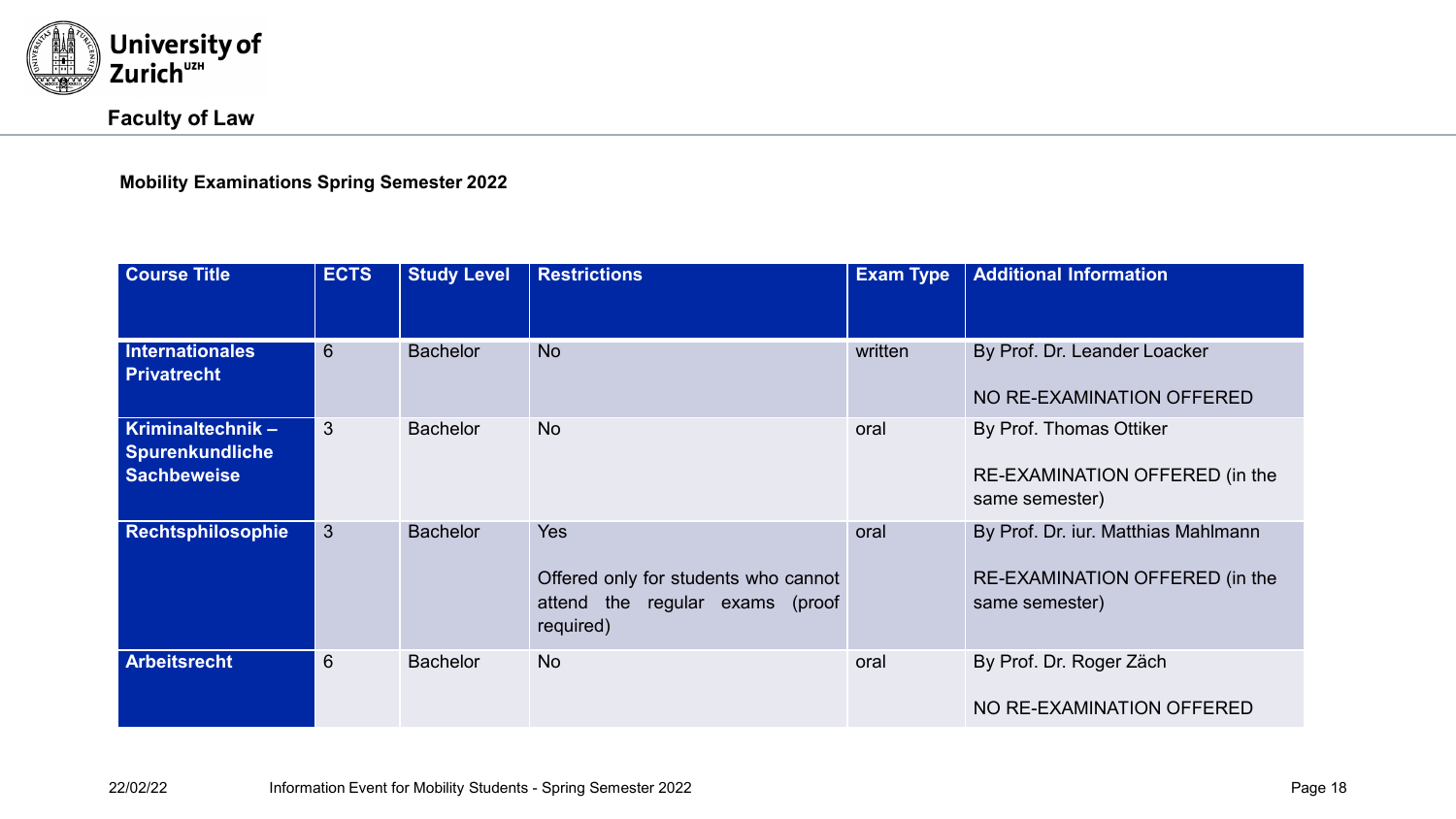

### **4. Exams – Submission of Documents**

- To register for regular examinations you do not need to submit any documents.
- To register for mobility examinations, the following documents may need to be submitted (if restrictions are set):
	- − A high school diploma if the mobility examination is offered for non-native speakers only
	- − Proof of why you cannot attend the regular examination, if required (clash with the semester dates of your home institution, internship etc.). Official proof only, so a confirmation letter from your coordinator or a work contract.
- The offer of **mobility exams in spring semester** and the restrictions set are available on our website: <https://www.ius.uzh.ch/en/studies/mobility/international/uzh/bookingexams.html>
- Please use the **internal online module booking tool** for submission of the documents: <http://www.elt.uzh.ch/mobmodule>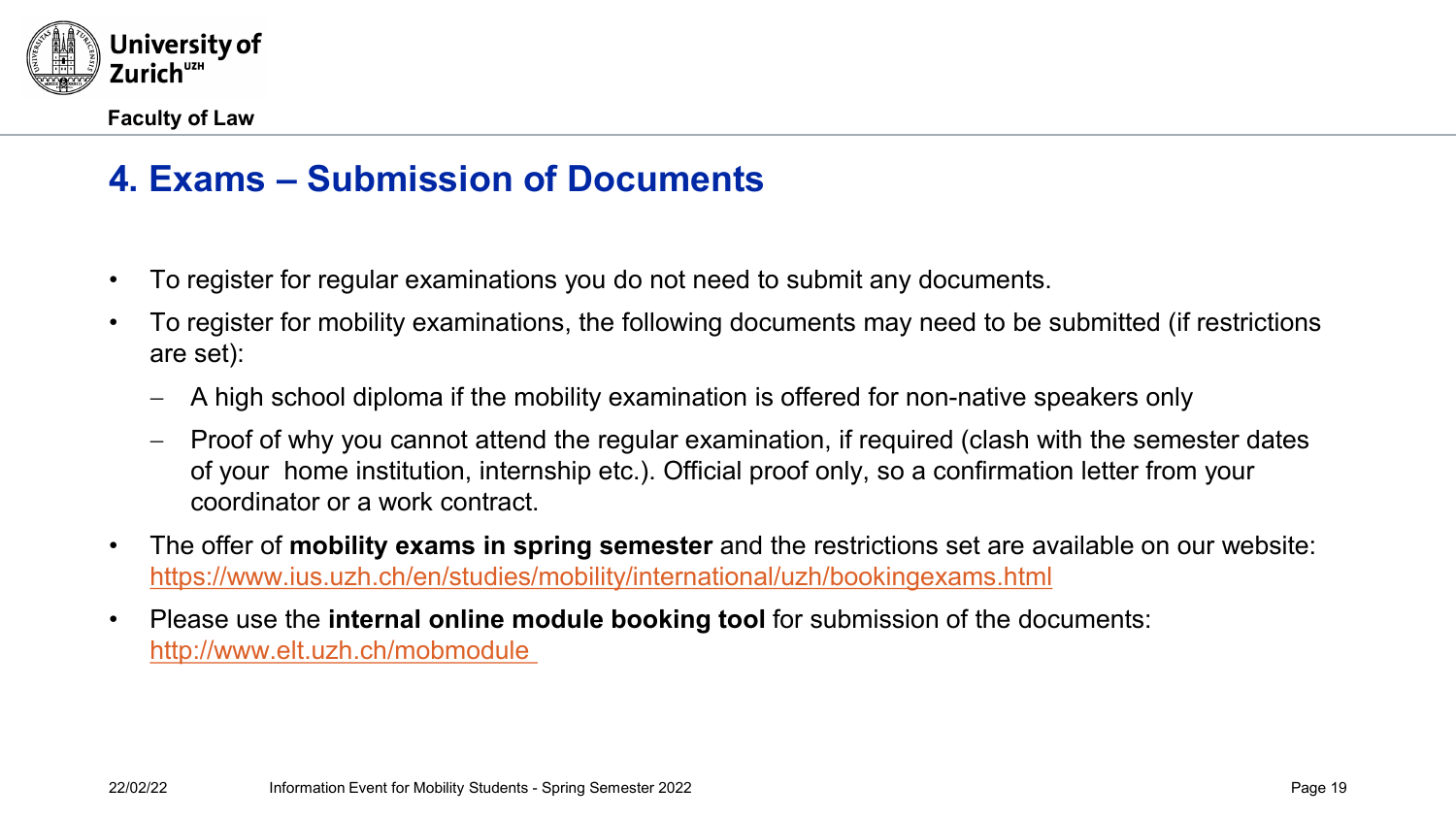

### **4. Exams - Cancellation**

- Use the same link as provided for the examination registration: <http://www.elt.uzh.ch/mobmodule>
- Cancel exams until

**Wednesday, 9 March 2022, 18:00h**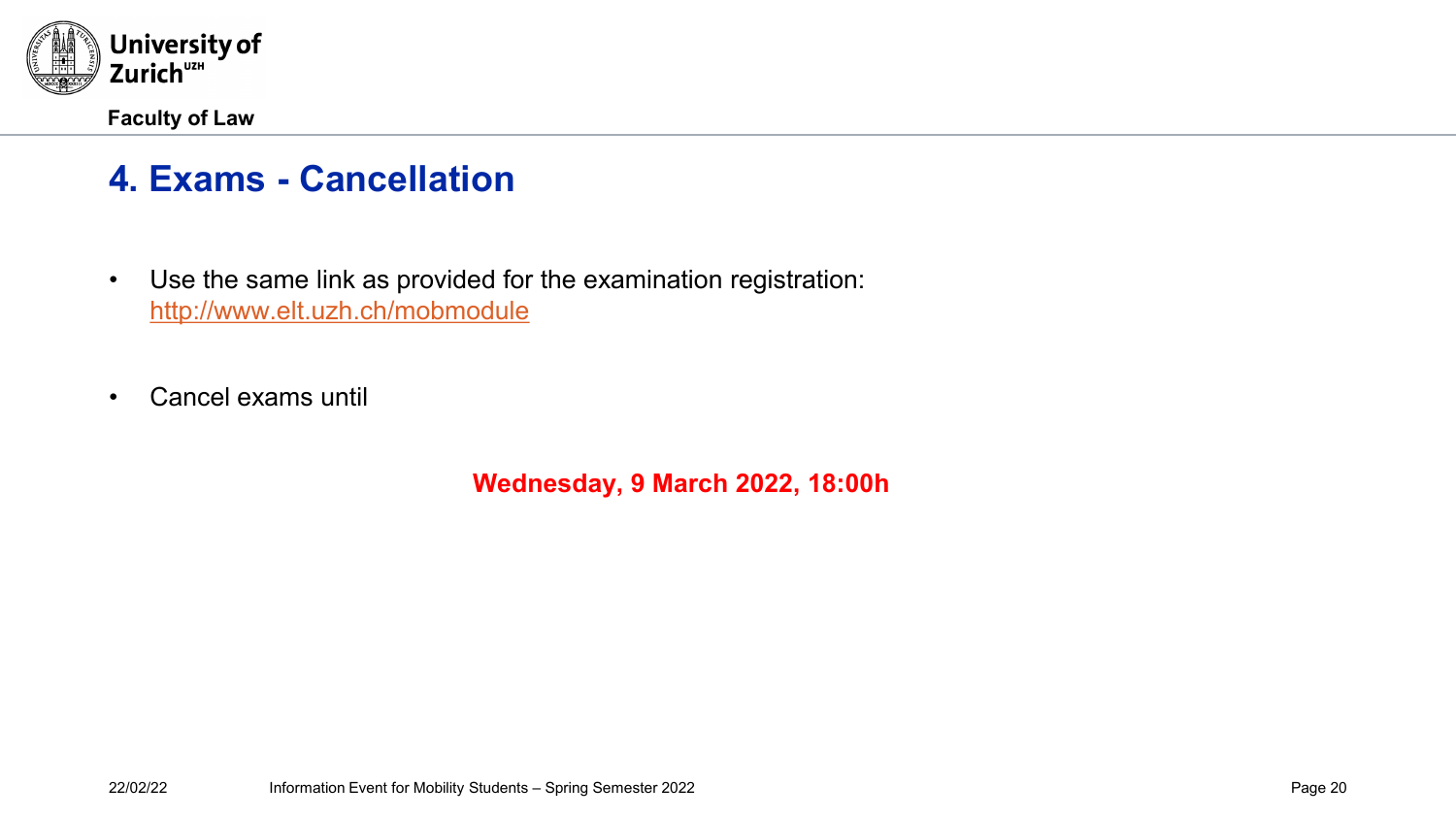

### **4. Exams – Annulment after Cancellation Period**

After the cancellation period a deregistration from exams is only possible in case of illness or other compelling, unforeseeable reasons.

- If you need to annul a **mobility exam**, follow the instructions on this website: <https://www.ius.uzh.ch/en/studies/general/exams/mobilitaet.html>
- If you are not able to attend a **regular exam**, follow the instructions on this website: [https://www.ius.uzh.ch/en/studies/general/exams/general.html#Illness\\_/\\_absence\\_](https://www.ius.uzh.ch/en/studies/general/exams/general.html#Illness_/_absence_-_exam_deregistrations) exam deregistrations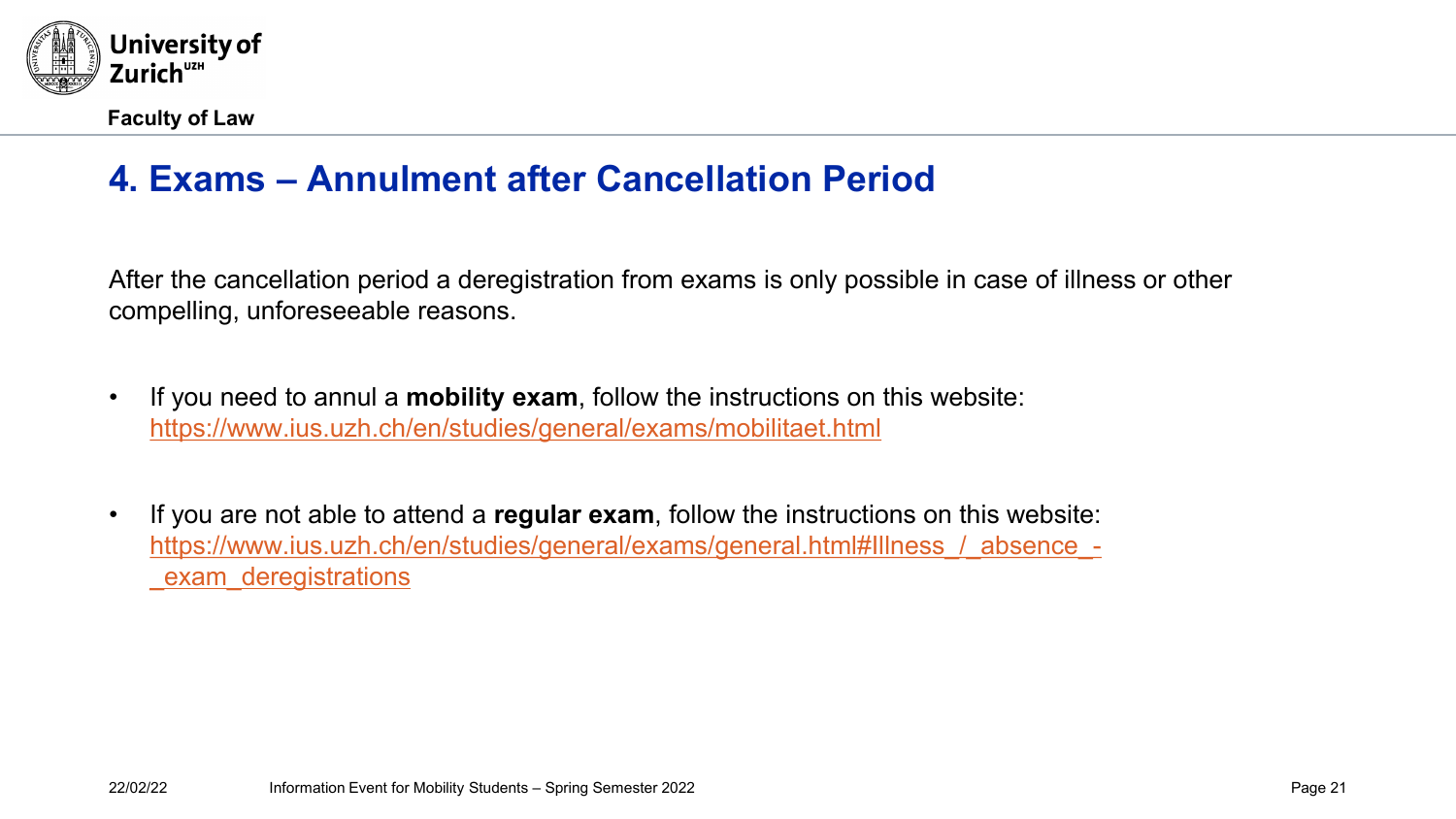

# **4. Exams - Examination Periods Spring Semester 2022**

- **Mobility exams: 23.05.- 04.06.2022** (provisional dates/subject to change!)
- Examination schedule for mobility exams will be online about 4 weeks before mobility exams start
- **Regular exams: 20.06.- 15.07.2022** (provisional exam period/subject to change!)
- You must inform yourself about date, time and place of the exams.
	- regular exam dates:<http://www.ius.uzh.ch/en/studies/general/exams.html>
	- mobility exam dates: <https://www.ius.uzh.ch/en/studies/general/exams/mobilitaet/FS22.html>
- **It is possible that you have more than one exam on the same day!**
- We strongly recommend that you keep yourselves available during the whole examination period.
- Overview of the semester dates: <https://www.ius.uzh.ch/en/studies/mobility/international/uzh/semesterdates.html>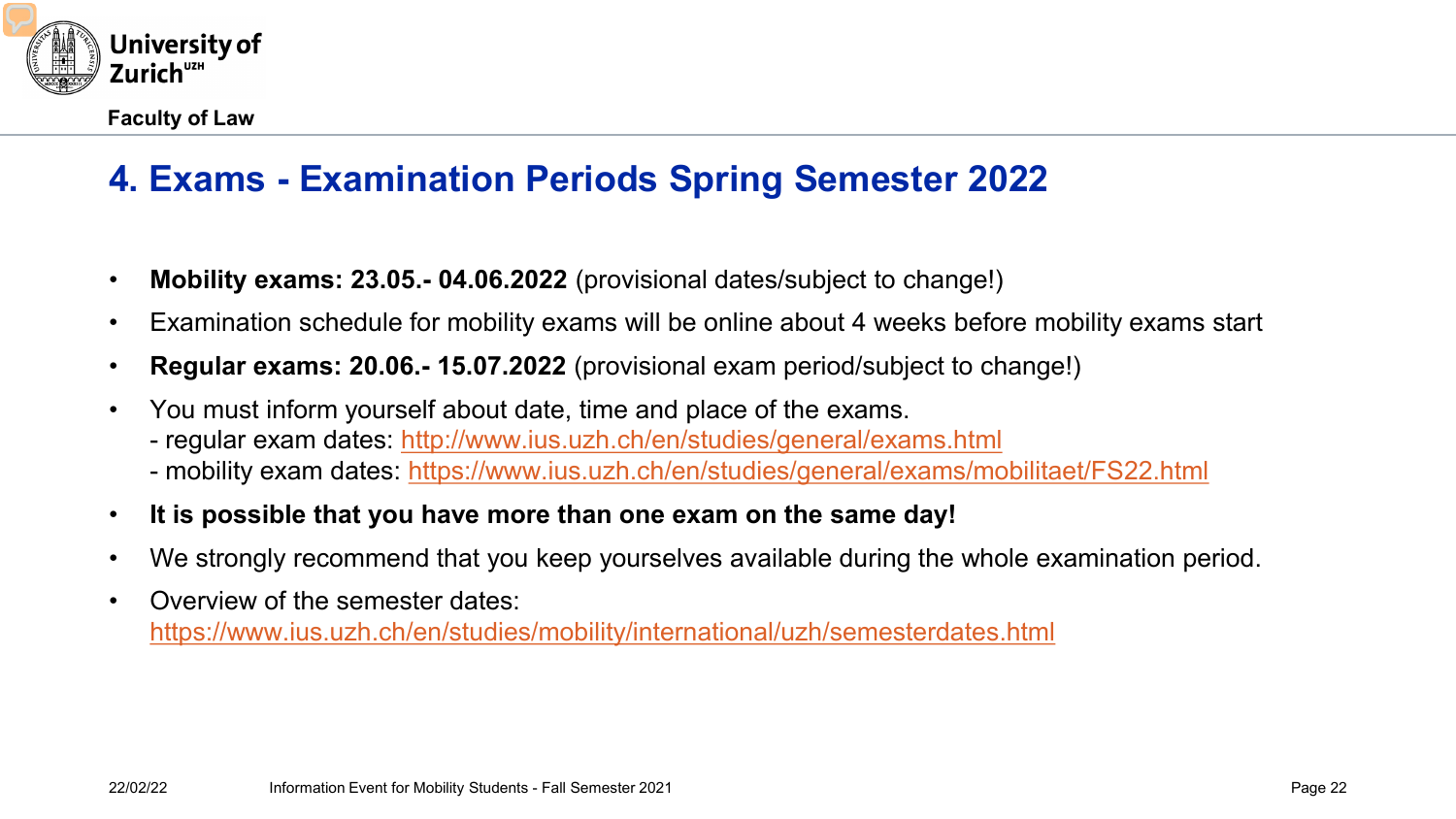

### **4. Exams - Examination Regulations**

• Mobility exams: **Fact Sheet on mobility examinations** at the Faculty of Law UZH https://www.ius.uzh.ch/dam/jcr:00000000-454f-3c1e-0000- [00000236ee3b/4.5.1.3\\_merkblatt\\_mobilitaetsstudium\\_rwf.pdf](https://www.ius.uzh.ch/dam/jcr:00000000-454f-3c1e-0000-00000236ee3b/4.5.1.3_merkblatt_mobilitaetsstudium_rwf.pdf)

• Regular exams: **Fact Sheet for regular examinations** at the Faculty of Law UZH https://www.ius.uzh.ch/dam/jcr:fba0e7f1-4a66-4c40-a37a-[733b52075087/4.1.3%20Merkblatt%20Leistungsnachweise\\_engl.pdf](https://www.ius.uzh.ch/dam/jcr:fba0e7f1-4a66-4c40-a37a-733b52075087/4.1.3%20Merkblatt%20Leistungsnachweise_engl.pdf)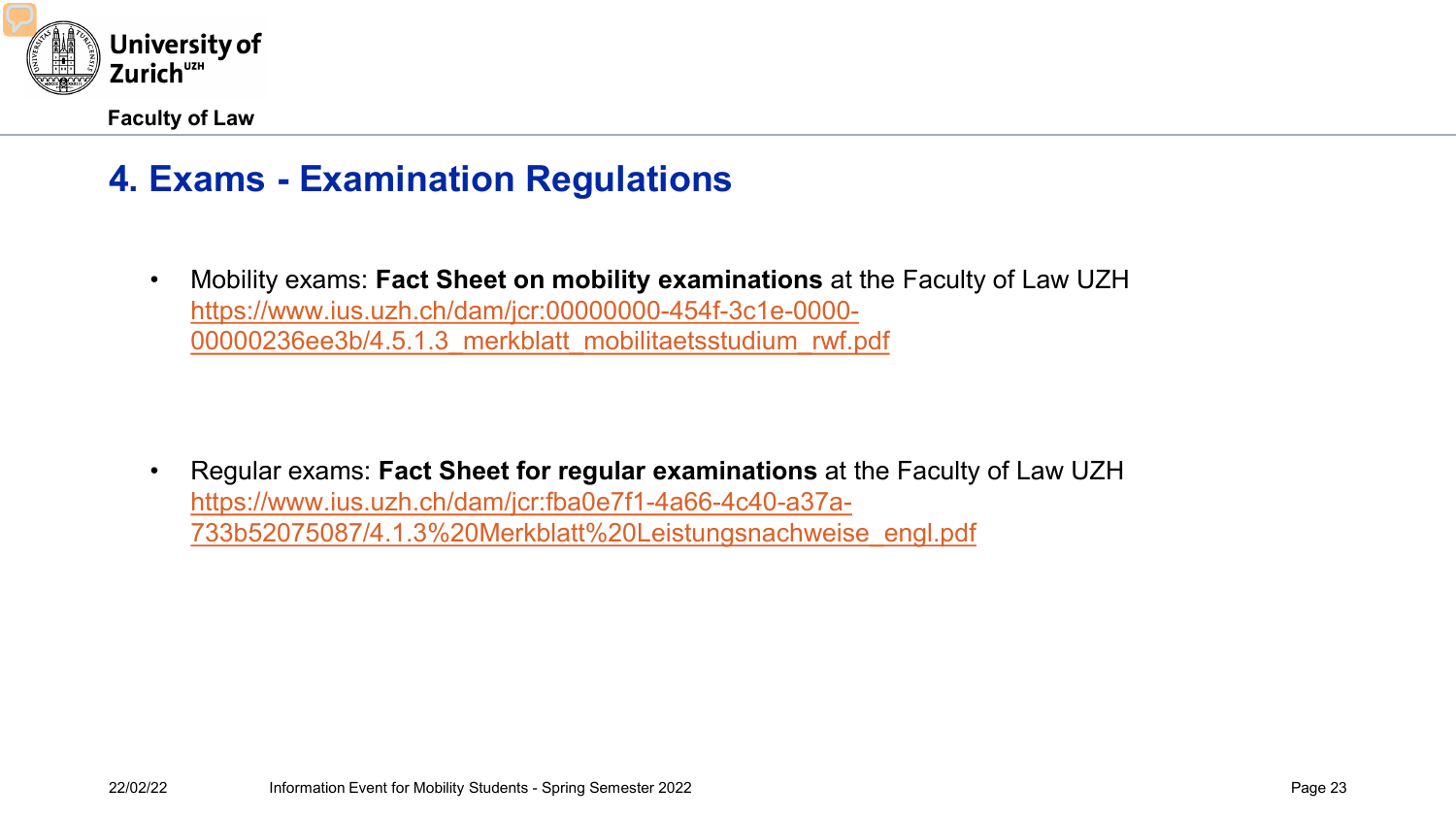

# **4. Exams - Transcript of Records (ToR)**

- At the end of an oral mobility examination the professor will tell you: passed or not passed, but not the grade
- Publication of grades from the mobility examinations: 4-6 weeks after the mobility exams (at the latest)
- Publication of the grades from the regular examinations: **22.09.2022** (at the latest, date is provisional)
- The Transcript of Records will be available for download in your Student Portal: **23.09.2022** (at the latest, date is provisional)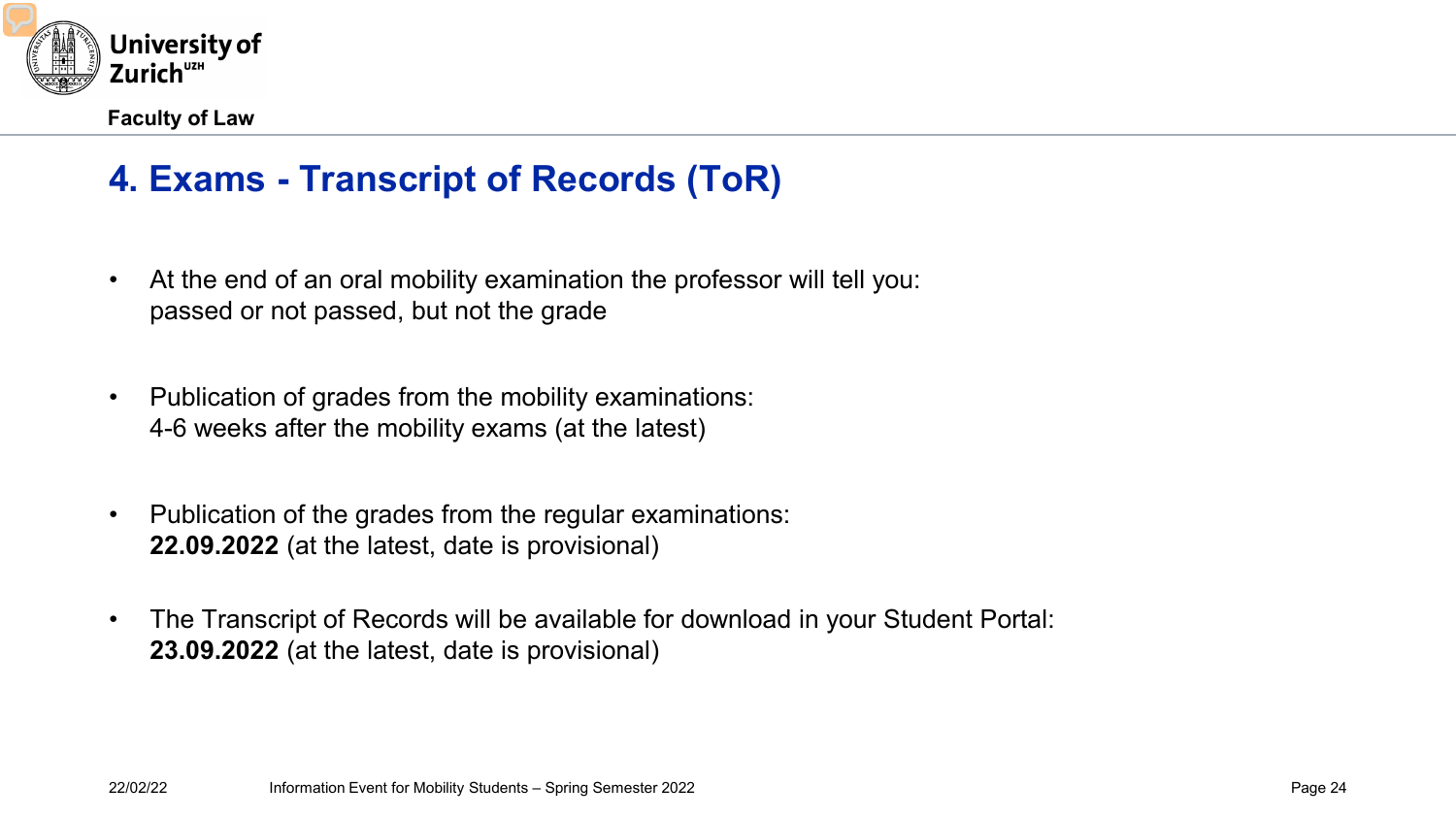

# **5. Timeline Spring Semester 2022 – Important Dates**



\*please note that regular exams can take place before this period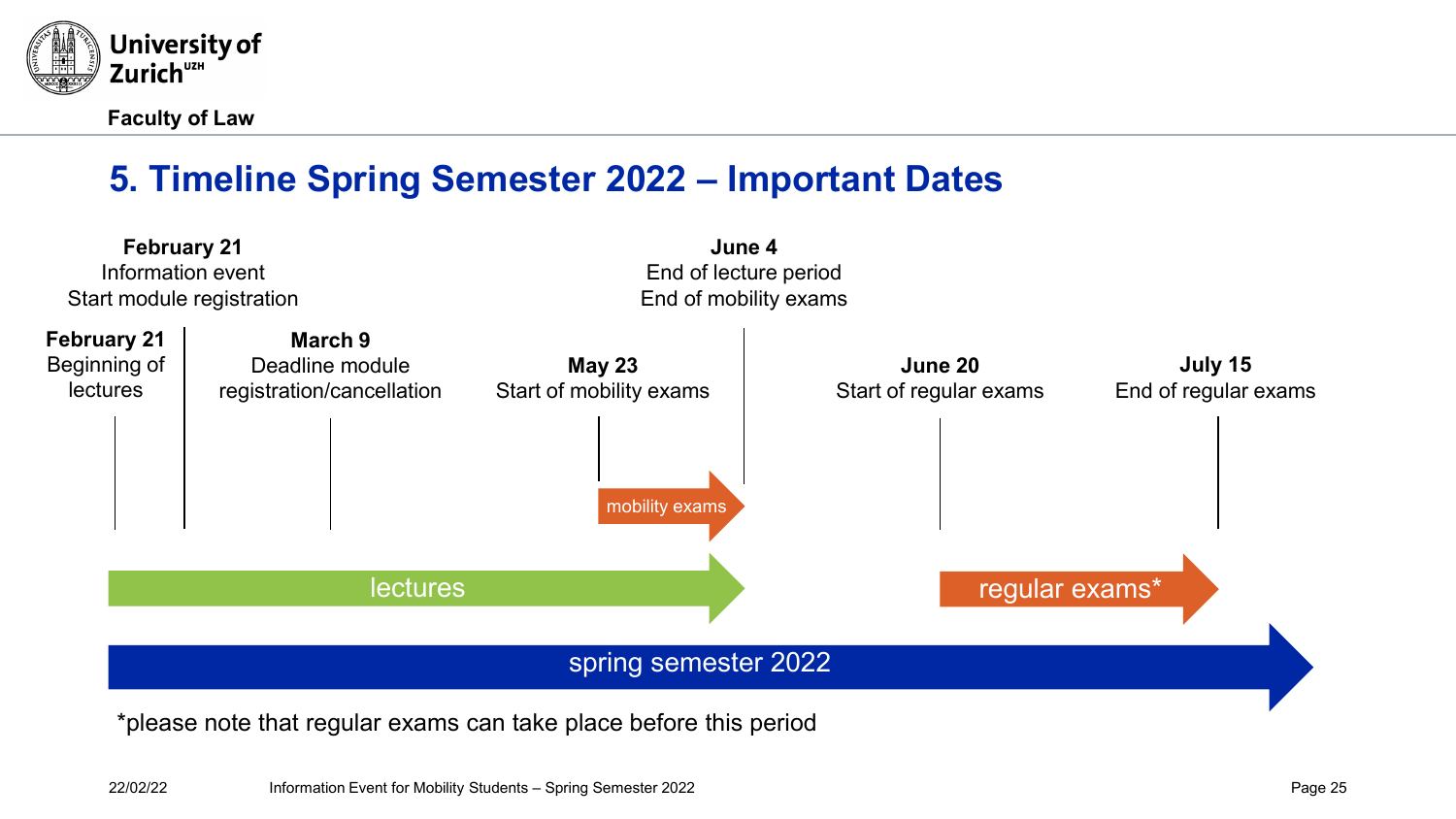

# **6. Law Library**

- Specialised legal reference library:<https://www.ius.uzh.ch/en/library.html>
- About 500 workplaces
- Books can not be borrowed
- Study and work places available Prior reservation recommended:<https://www.ius.uzh.ch/en/library/booked.html>
- A **self-guided interactive tour** of the Law Library is available: <https://www.ius.uzh.ch/en/library/using/interactivetour.html>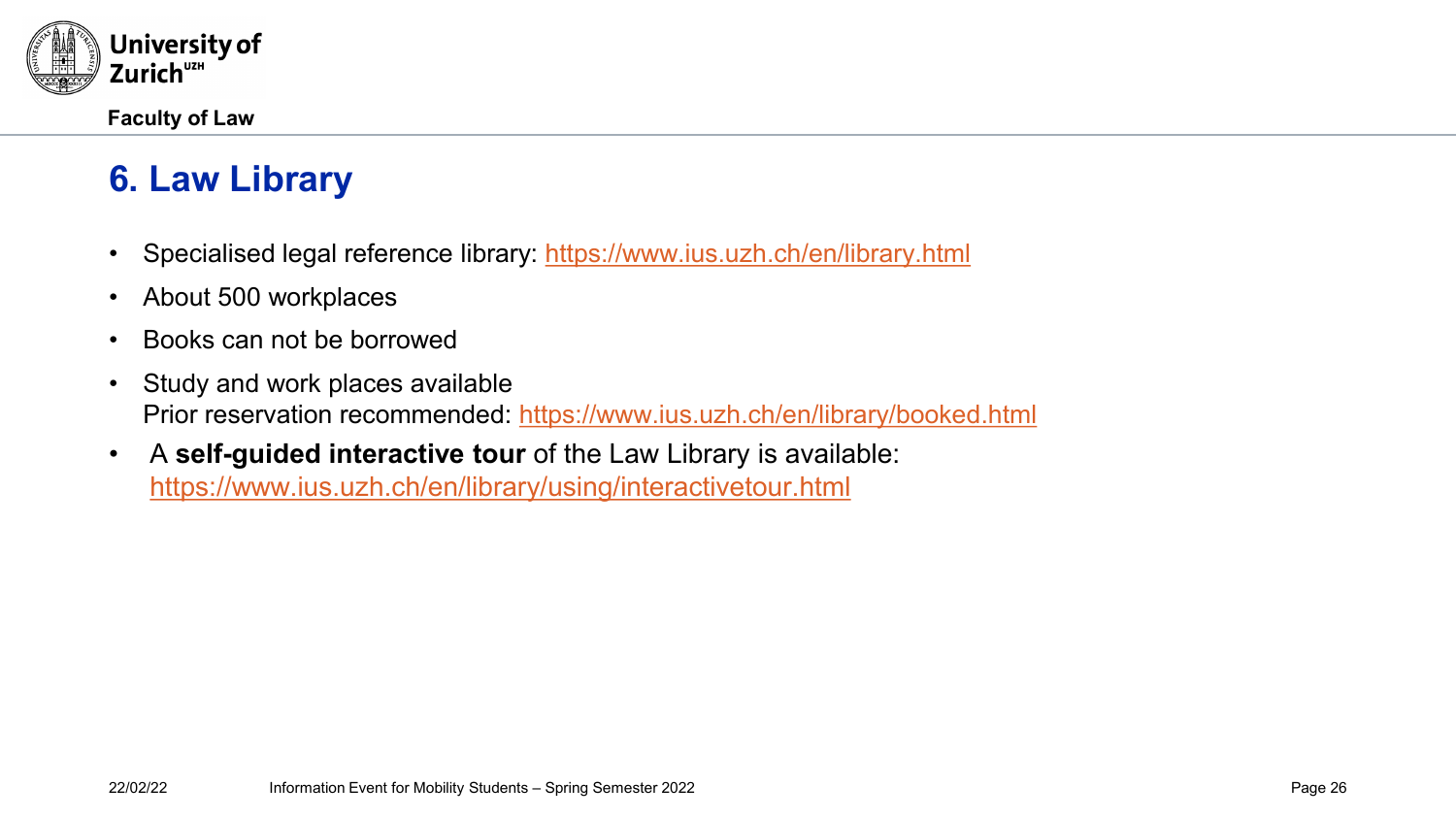

# **7. Selected Services UZH / ETH - Overview**

- **Career Services UZH** <http://www.careerservices.uzh.ch/>
- **Psychological Counseling Services UZH/ETH** <https://www.pbs.uzh.ch/en.html>
- **Legal aid office VSUZH (REBEKO)** <https://www.vsuzh.ch/angebote?lang=en>
- More information about the services can be found in the information brochure.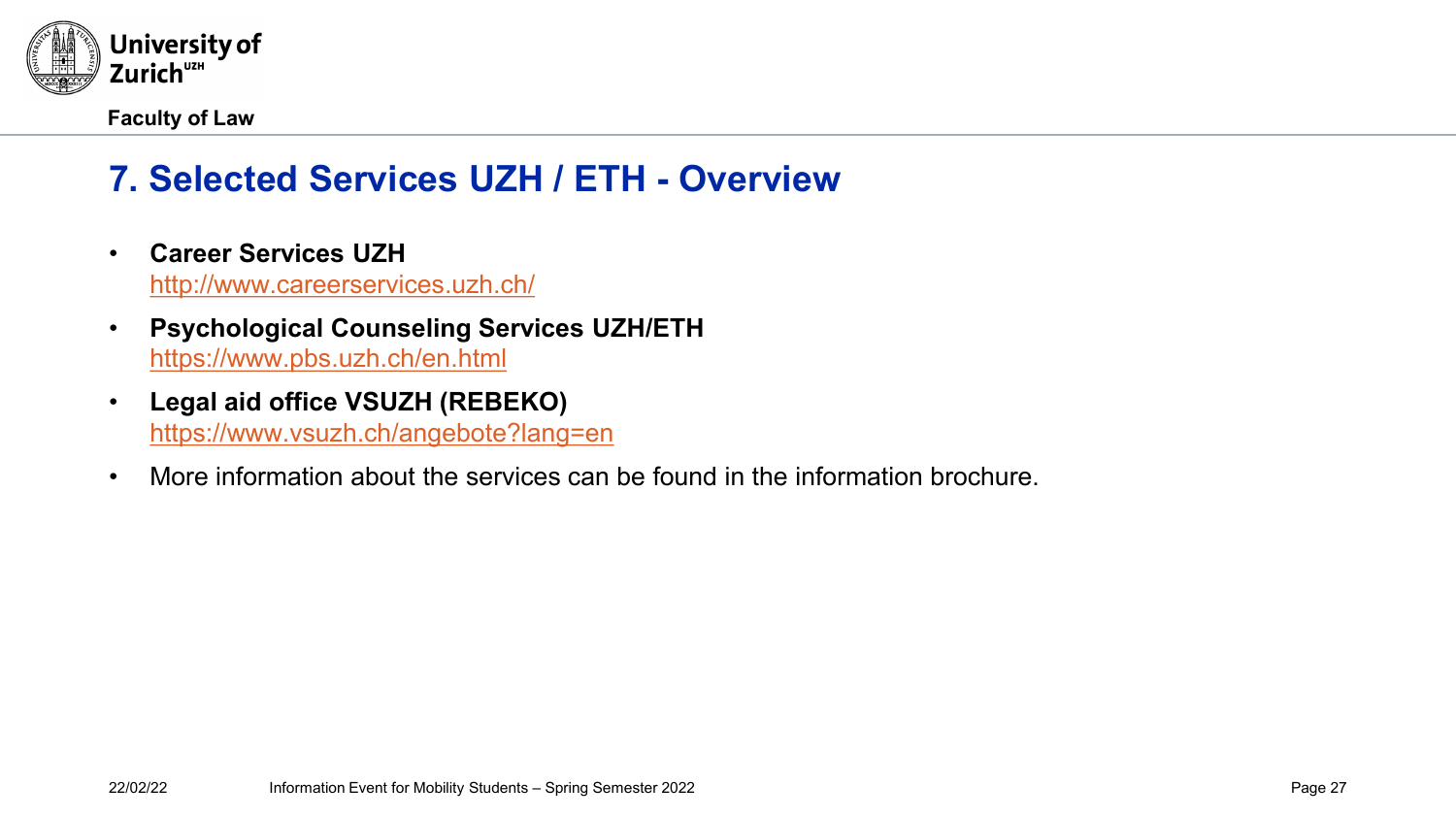

# **8. Questions - Where can I find information?**

- **Website**:<http://www.ius.uzh.ch/en/studies/mobility/international/uzh.html>
- **Information brochure** for exchange students: [https://www.ius.uzh.ch/dam/jcr:d0bc5473-fef7-40c4-bb97-](https://www.ius.uzh.ch/dam/jcr:d0bc5473-fef7-40c4-bb97-483e5850e549/information_brochure_mob_in_fs22_en.pdf) 483e5850e549/information\_brochure\_mob\_in\_fs22\_en.pdf
- Ask via **contact form**: <https://www.ius.uzh.ch/de/studies/contact-form.html>
- Ask during my **consultation hours**: Wednesday, 09:00h – 12:00h, online [https://www.ius.uzh.ch/en/studies/general.html#Consultation\\_Hours\\_Student\\_Center](https://www.ius.uzh.ch/en/studies/general.html#Consultation_Hours_Student_Center)
- **Ask me now**

I am happy to help you!  $\odot$